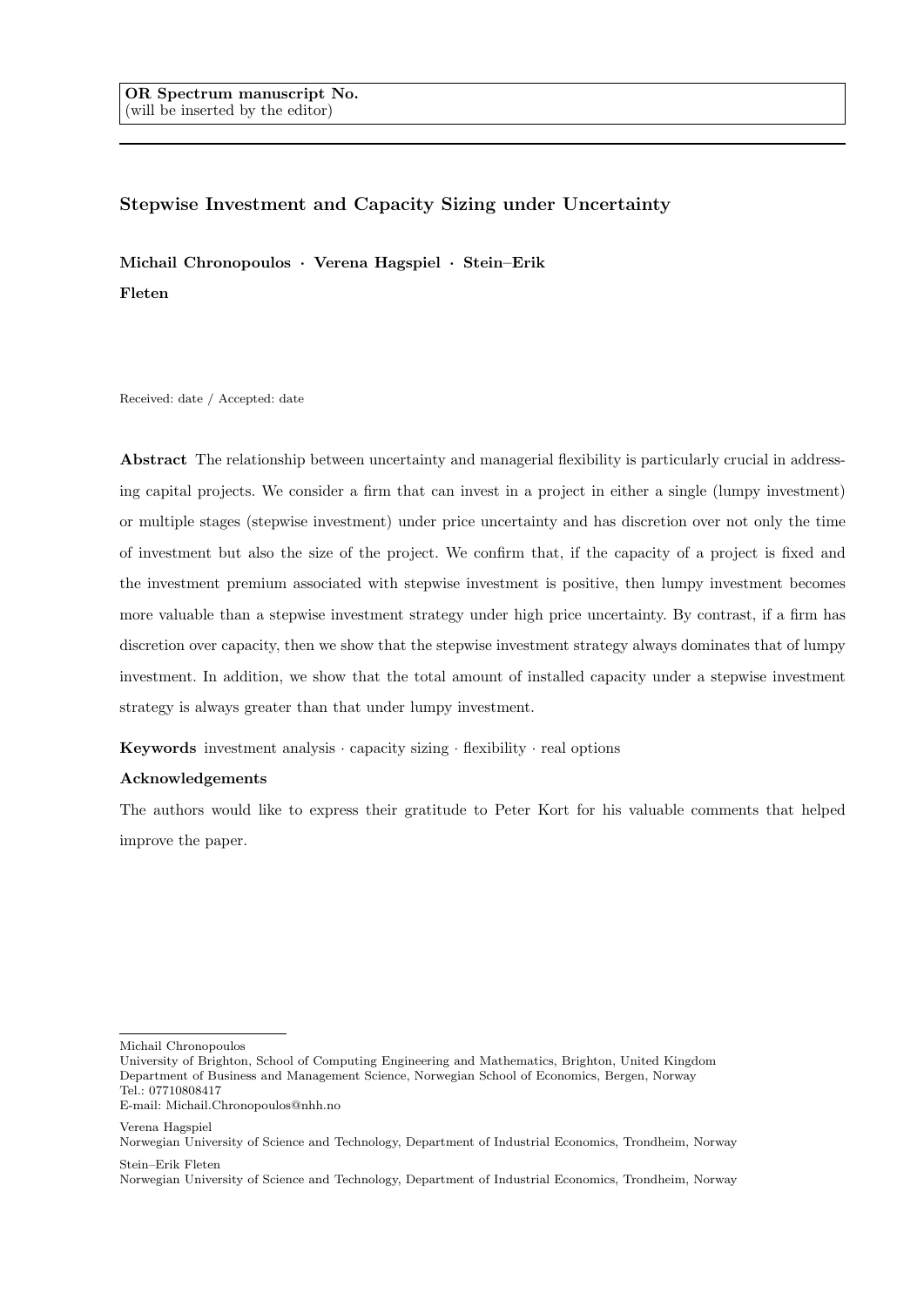# 1 Introduction

In irreversible investment, firms tend to split the projects in distinct phases. We explain this behaviour in a setup where there is uncertainty, discretion over timing, and over the choice of project scale. According to standard economic literature (Arrow and Fisher [5]; Henry [21]), investment decisions are influenced by three main factors, namely, uncertainty, irreversibility, and flexibility. The first refers to the uncertainty in the cash flows that a project generates, the second to the inability to recover the investment cost after investment has taken place, and the third to the discretion over the timing of investment. The latter allows for uncertainty in underlying parameters to resolve before making an irreversible investment decision. Consequently, the ability to optimise the investment timing raises the expected value of the investment opportunity, which, in turn, implies that investment is delayed relative to the traditional net present value (NPV) approach due to the opportunity cost of killing the timing option. In fact, this hesitation is prolonged as uncertainty increases, since the value of waiting increases. Interestingly, however, not only is the negative relationship between uncertainty and investment subject to model specifications (Lund [27]), but, also, it does not extend analogously to other types of flexibilities. Thus, in spite of the extensive literature that challenges the traditional views of how uncertainty and irreversibility explain investment behaviour (Alvarez and Stenbacka [3]; Abel and Eberly [1]), the interaction between uncertainty and different types of flexibilities has not been thoroughly examined yet. For example, models for sequential capacity expansion seldom present a comparison of lumpy and stepwise investment (Gahungu and Smeers [15]), while the ones that do, either ignore discretion over capacity (Gollier *et al.* [17]) or restrict the conclusions of this comparison to the now–or–never investment case (Pindyck [33]). By developing an analytical framework for investment under uncertainty, we explore how discretion over project scale impacts a firm's incentive to invest in stages.

Indeed, one crucial type of managerial discretion is the flexibility to either invest in an entire project at a single point in time (lumpy investment) or divide it into smaller, modular projects and then invest in each one at distinct points in time (stepwise investment). Within the context of sequential capacity expansion, it has been shown that modularity can have crucial implications for the value of a project. For example, Gollier et al. [17] compare a sequence of small nuclear power plants with a single nuclear power plant of large capacity under electricity price uncertainty. Assuming that the capacity of each project is fixed, they find that the option value of modularity may trigger investment in the initial module at a level below the now–or–never NPV. By contrast, Kort et al. [24] show how uncertainty reduces the value of modularity. More specifically, they show that, in the absence of an investment premium, the stepwise investment strategy dominates lumpy investment. However, if the modularisation of a project is costly and the size of each module is fixed, then, "... higher uncertainty makes the single-stage investment more attractive relative to the more flexible stepwise investment strategy". This happens because high uncertainty lowers a firm's incentive to make costly switches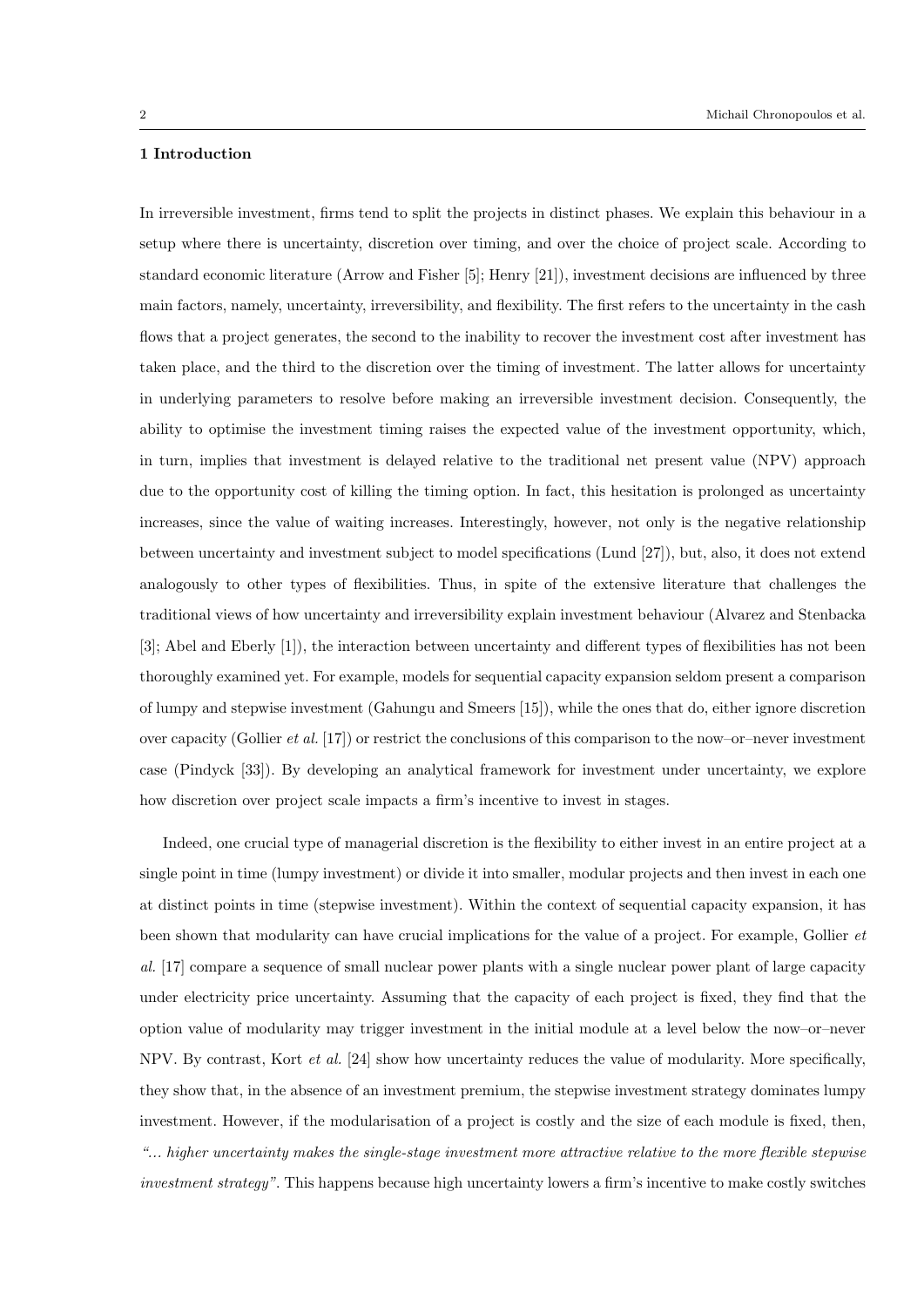between stages, thereby promoting a lumpy investment strategy. A limitation of these models is that they study a particular type of flexibility in isolation, when, in reality, firms can typically combine different types of managerial flexibilities. Consequently, how various types of managerial discretion, e.g., discretion over capacity, option to abandon, etc., interact to affect the value of modularity under increasing uncertainty remains an open question. Indeed, although Kort et al. [24] has motivated other research in the area of stepwise investment under price uncertainty that considers also the impact of information change between subsequent investment stages (Adkins and Paxson [2]), considerations regarding the impact of other types of managerial discretion have not been formulated analytically.

We address this disconnect by analysing how the flexibility to choose between a lumpy and a stepwise investment strategy interacts with discretion over capacity under price uncertainty. This situation is relevant to various industries, e.g., renewable energy (RE) power plants. Indeed, in the case of both on– and off– shore wind farms an area can, and often is, developed in stages. Additionally, for capital intensive projects, discretion over capacity is particularly crucial, since the installation of a large project increases a firm's exposure to downside risk in the case of a potential downturn, whereas the installation of a small project limits a firm's upside potential if market conditions suddenly become favourable. Thus, we contribute to the existing literature by developing an analytical framework in order to explore how discretion over capacity interacts with the flexibility to choose between lumpy and stepwise investment under price uncertainty. Additionally, we derive analytical results regarding the impact of uncertainty on the optimal investment threshold, the optimal capacity, and the choice of investment strategy. The analytical tractability of our model facilitates a detailed exploration of how market parameters influence investment and capacity sizing decisions, thus enabling further insights on how different types of managerial discretion interact to affect the choice of investment strategy. Hence, the contribution of this work is that it provides a framework for analysing both the dynamics underlying the interaction between different types of managerial discretion and the implications of this interaction for the optimal investment policy.

We proceed in Section 2 by discussing some related literature and introduce assumptions and notation in Section 3. In Section 4, we formulate the problem and derive analytical expressions for the value of the option to invest, the optimal investment threshold, and the corresponding optimal capacity under lumpy (Section 4.1) and stepwise investment (Section 4.2). In addition, we present analytical results regarding the impact of uncertainty on the choice of investment strategy. We present numerical results in Section 5 and conclude in Section 6.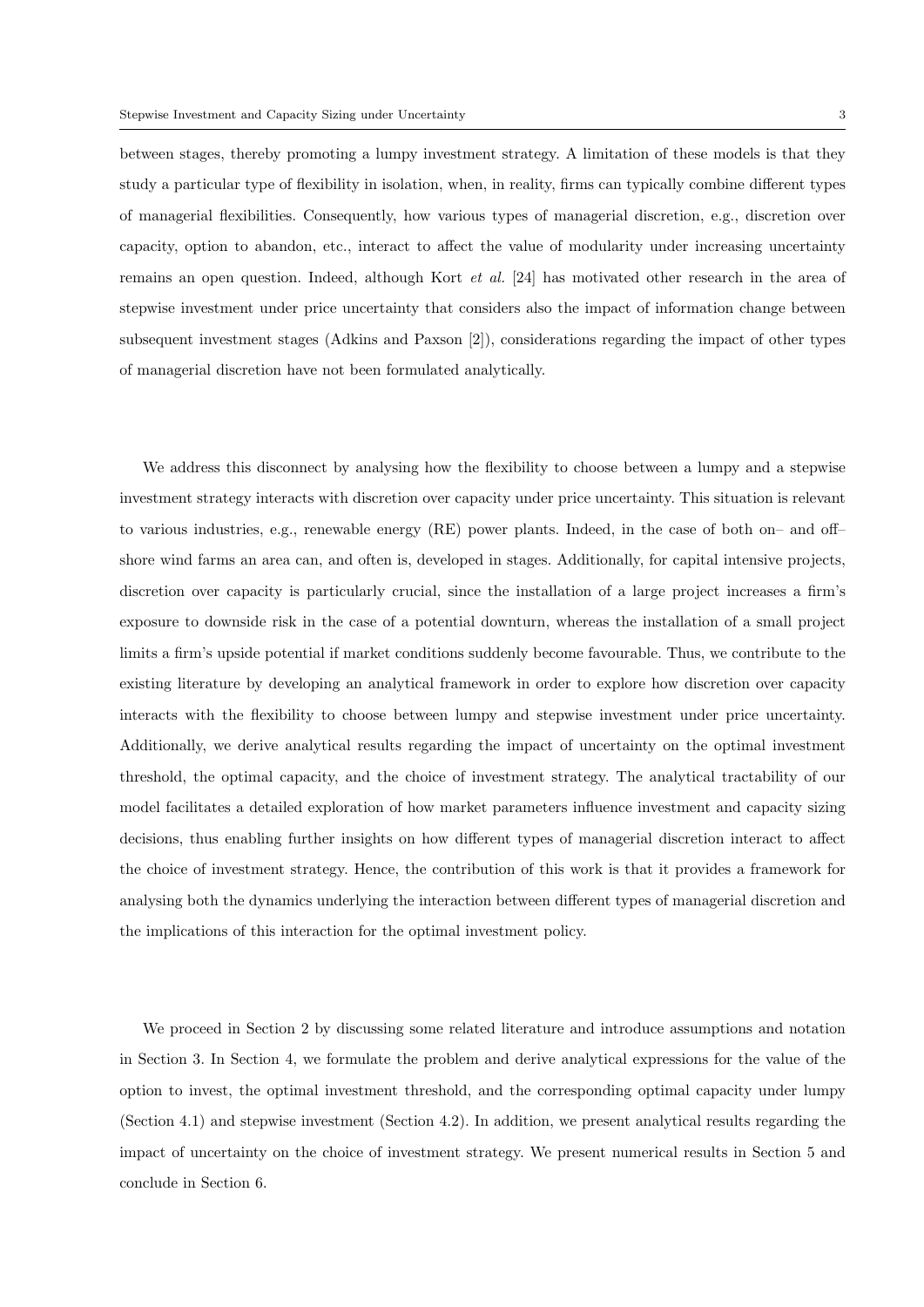# 2 Related Work

The seminal work of Majd and Pindyck [30] and Dixit and Pindyck [13] has spawned a substantial literature in the area of sequential investment. The former show how traditional valuation methods understate the value of a project by ignoring the flexibility embedded in the time to build, while the latter develop a sequential investment framework with infinite investment options assuming that the project value depreciates exponentially. Extensions in the same line of work include Pawlina and Kort [32], who implement strategic interactions in capital budgeting under market uncertainty and analyse the optimal replacement timing of a production facility. The value of modularity is emphasised in Malchow–Møller and Thorsen [31], who illustrate how the investment policy resembles the simple NPV rule when investing sequentially in subsequent upgrades of a technology. More specifically, they find that the expected value of subsequent upgrades reduces the value of waiting to invest in the current version, while the investment rule is less sensitive to changes in uncertainty. Taking the perspective of hydro pump–storage plant, Doege et al. [14] show how operational flexibility can be used for hedging against adverse movements in a portfolio. Within the context of investment in distributed generation capacity, Siddiqui and Maribu [36] analyse how sequential investment may reduce the exposure of a microgrid to natural gas price volatility, and find that a direct (sequential) investment strategy is more preferable for low (high) levels of volatility. By contrast, Kort *et al.* [24] show that, while the value of lumpy investment is always smaller than that of a stepwise investment strategy when the latter entails no investment premium, if the investment premium is positive, then the lumpy investment strategy may dominate provided that uncertainty is sufficiently high. This happens because, high price uncertainty reduces the incentive to make costly switches between stages. Siddiqui and Takashima [35] combine strategic interactions with sequential capacity expansion in order to explore how sequential decision making offsets the effect of competition. They find that the loss in the value of a firm due to competition is reduced when the firm invests in stages and specify the conditions under which sequential capacity expansion is more valuable for a duopolist firm than for a monopolist.

From a more empirical standpoint, Rodrigues and Armada [34] present a real options approach to the valuation of modular projects, and show that modularisation can increase the value of a project depending on the relative values, costs, and risk of each modular configuration. Gamba and Fusari [16] develop a real options valuation approach in order to address the issues that a modularisation process poses in terms of financial valuation for capital budgeting. They first create a stochastic optimal control framework for the six modular operators proposed by Baldwin and Clark [7] and then adopt the least–squares Monte Carlo method of Longstaff and Schwartz [26] in order to cope with the dynamic programming feature of the valuation problems. While the aforementioned literature offers a thorough analytical and empirical treatment of the value of modularity and sequential investment under uncertainty, it ignores the potential implications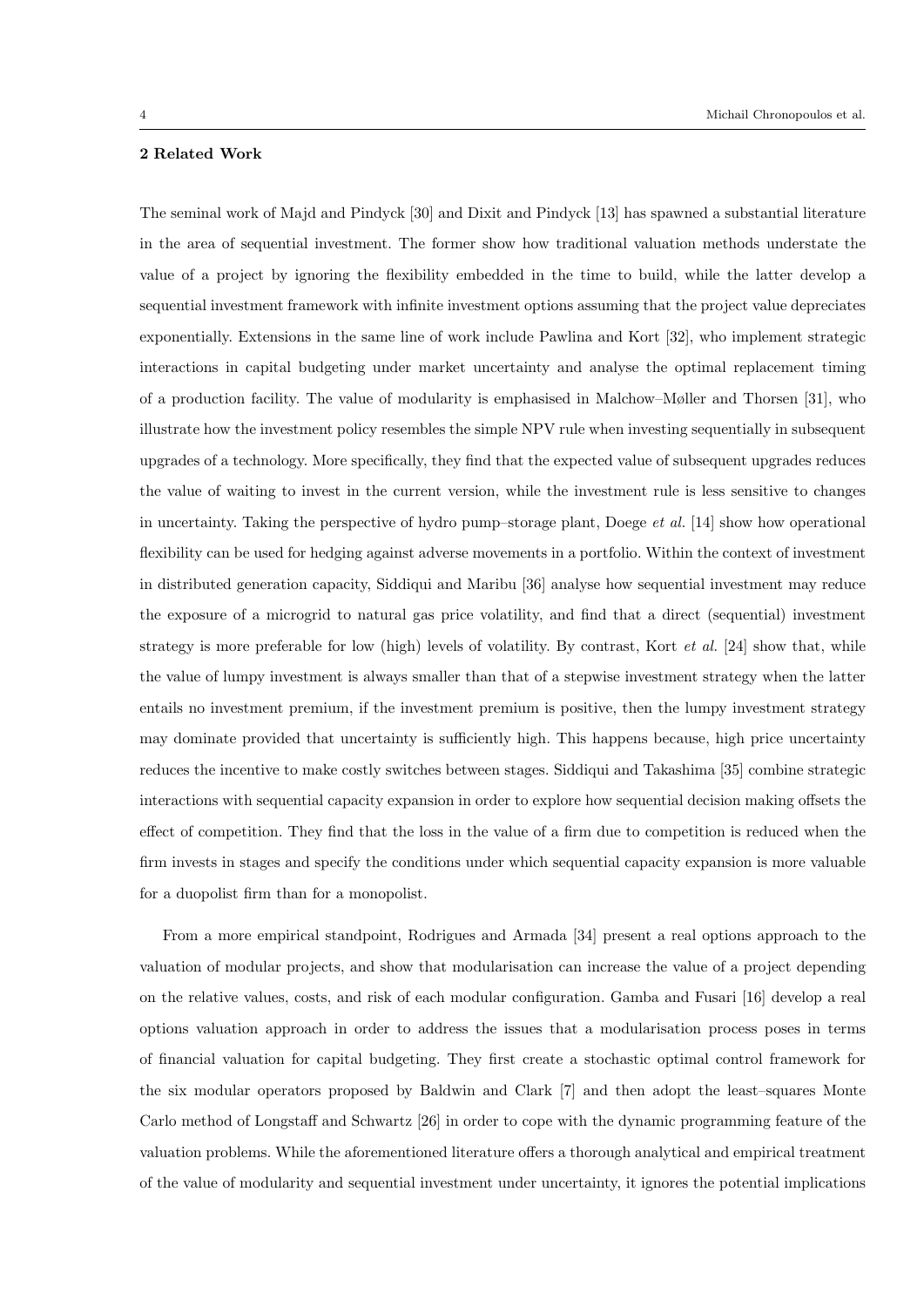of allowing for other types of managerial discretion that firms typically consider when designing an optimal investment policy, e.g., discretion over capacity, suspension and resumption options, etc.

Indeed, apart from discretion over the investment strategy, e.g., lumpy versus stepwise, firms typically also have discretion over the size of a project, in the form of installed capacity. Dangl [12] addresses the problem of a firm that invests in a project with continuously scalable capacity under demand uncertainty, and shows that, even when demand is high, low uncertainty makes waiting for further information the optimal strategy. A similar approach is adopted by Bøckman et al. [9] for valuing small hydropower projects under electricity price uncertainty, however, unlike Dangl [12], they assume a cost function that is convex in capacity, and, therefore, their model is more pertinent to the energy sector. Huisman and Kort [22] introduce game–theoretic considerations and show how, in a duopolistic competition, a leader can use discretion over capacity strategically in order to deter a follower's entry temporarily. A policy–oriented model for investment and capacity sizing is presented by Boomsma et al. [8], who analyse the impact of uncertainty stemming from different types of policy mechanisms on investment and capacity sizing decisions. The impact of risk aversion on such decisions when a firm has operational flexibility is addressed in Chronopoulos et al. [11], who find that higher risk aversion facilitates investment by decreasing the optimal capacity of a project. Although discretion over capacity has crucial implications for investment and operational decisions, analytical models that study the implications of this flexibility within the context of lumpy versus stepwise capacity expansion are limited.

Apart from analysing the value of discretion over capacity in isolation, a strand of literature combines it with various types of operational flexibilities. For example, He and Pindyck [20] allow for demand uncertainty and examine the technology and capacity choice problem of a firm that can install either output–specific or flexible capital, which may be used to produce different outputs. They formulate the capacity choice problem as a stochastic control problem, and show that the value of the firm equals the value of its installed capital plus the expected value of its options to add capacity in the future. Considering the choice between two types of technologies, Takashima *et al.* [37] find that price uncertainty induces investors to maximise expected profits by building larger plants, while the consideration of mutually exclusive projects increases the option value of the entire investment opportunity. Hagspiel *et al.* [19] compare a flexible scenario, in which a firm can adjust production over time with the capacity level as the upper bound, to the inflexible scenario, in which a firm fixes production at capacity level from the moment of investment onward. Among other results, they find that the flexible firm invests in higher capacity than the inflexible firm and that the capacity difference increases with uncertainty.

We extend the existing literature by developing and analytical framework that combines two important types of managerial discretion, i.e., the flexibility to invest in either a single or multiple stages with discretion over capacity. Although increasing uncertainty favours a lumpy over a more flexible, yet more costly, stepwise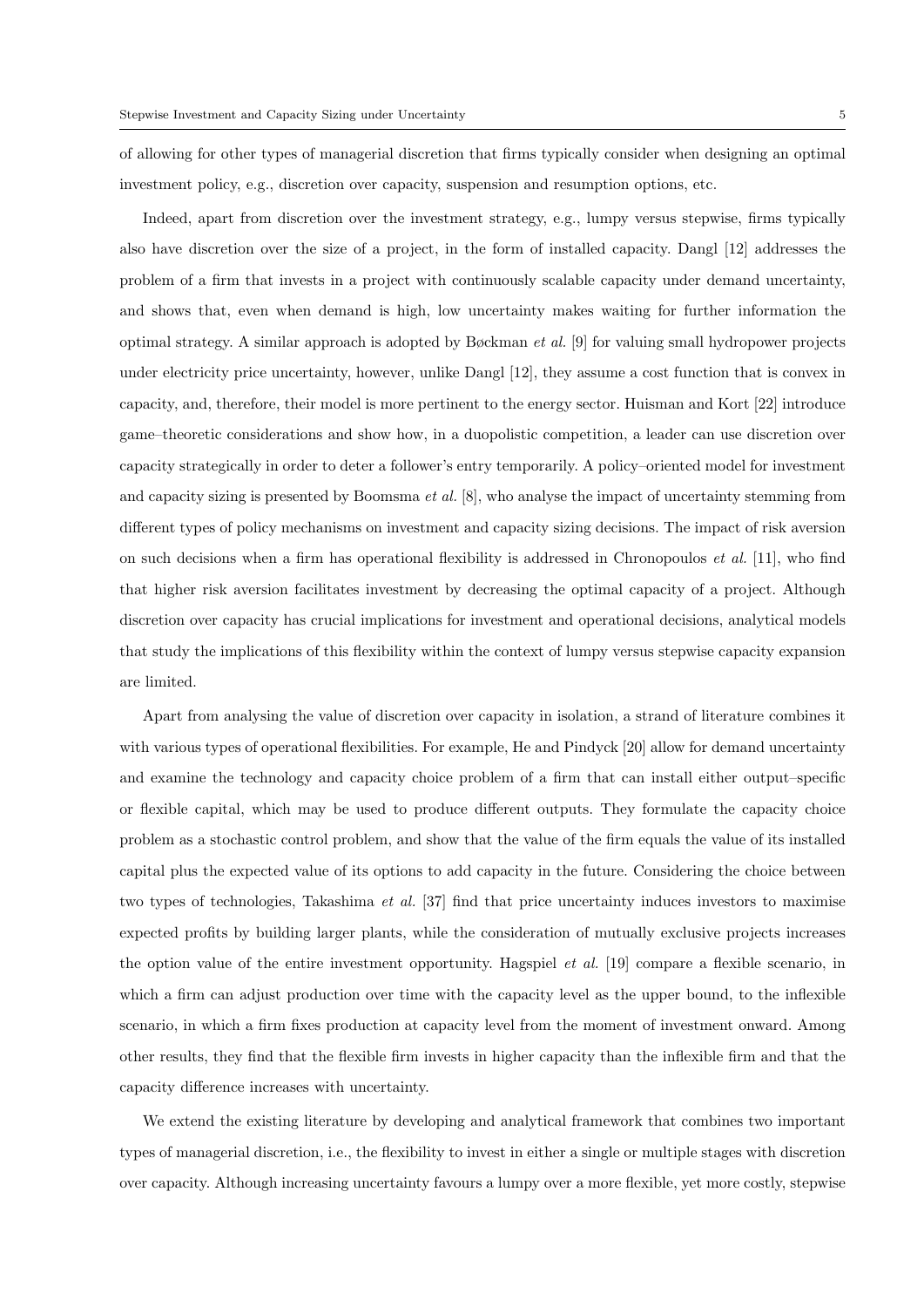investment strategy when the capacity of a project is fixed, the implications from allowing for discretion over capacity are not thoroughly examined yet. For this reason, we assume that the capacity of the project is continuously scalable, and, in line with Dangl [12], the firm has the option to fix the capacity of the project at investment. We first confirm the results of Kort et al. [24] and then show that, although the relative value of the two strategies decreases with greater uncertainty, the stepwise investment strategy always dominates that of lumpy investment. This seemingly counter–intuitive result happens because the firm can optimise the size of the project in response to an increase in the cost of the stepwise investment strategy relative to that of lumpy investment. Intuitively, the extra flexibility to optimise the size of the project mitigates the loss in project value due to the higher cost associated with the flexibility to proceed in stages, thereby offsetting the benefit of a lower investment cost via lumpy investment.

#### 3 Assumptions and Notation

We consider a price–taking firm that holds an option to invest in a project of infinite lifetime that may be completed in either a single or a sequence of  $i < \infty$  discrete stages with  $i \in \mathbb{N}$ . Also, the firm can either exercise an investment option immediately or delay investment in the light of price uncertainty. We assume that there is no variable production cost and that the output price at time t,  $P_t$ , where  $t \geq 0$  is continuous and denotes time, follows a geometric Brownian motion (GBM) that is described in (1)

$$
dP_t = \mu P_t dt + \sigma P_t dZ_t, P_0 \equiv P > 0
$$
\n<sup>(1)</sup>

where  $\mu$  is the annual growth rate,  $\sigma$  is the annual volatility, and  $dZ_t$  is the increment of the standard Brownian motion. Also,  $\rho > \mu$  is the subjective discount rate. The capacity of the project is denoted by  $K_i$ when the firm has discretion over investment timing and by  $\overline{K}_j$  when the firm invests immediately, thus exercising a now-or-never investment opportunity. Additionally,  $\overline{F}_j(\cdot)$  is the expected value of the now-ornever investment opportunity, where  $j \in \{l, s_i\}$  (denoting lumpy and staged investment respectively), while  $\overline{K}^*_i$ f is the corresponding optimal capacity. For example,  $\overline{F}_\ell(\cdot)$  denotes the expected value of the now-or-never investment opportunity under lumpy investment and  $\overline{K}_{\ell}^*$  $\int_{\ell}^{\infty}$  is the corresponding optimal capacity. If the option to defer investment is available, then  $F_j(\cdot)$  denotes the maximised value of the option to invest in stage j exclusive of subsequent stages, while  $\tau_j, P_j^*$ , and  $K_j^*$  denote the time of investment, the optimal investment threshold, and the corresponding optimal capacity, respectively. The investment cost,  $I(K_j)$ , is indicated in (2)

$$
I(K_j) = a_j K_j + bK_j^{\gamma}, a_j, b, \text{ and } \gamma > 1
$$
 (2)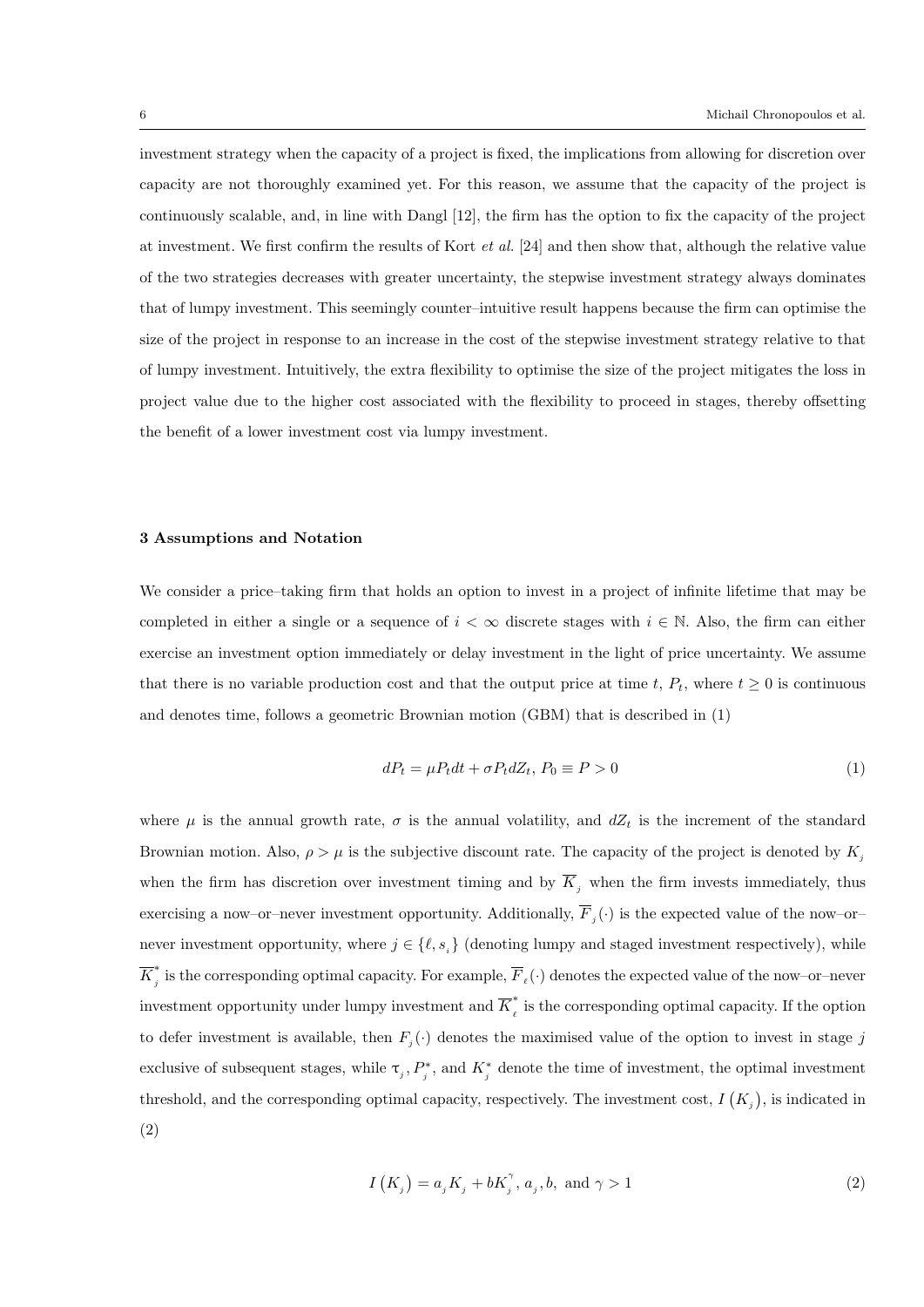where  $\gamma > 1$  implies that this model is more suitable for describing projects that exhibit diseconomies of scale. In the energy sector, this is the case with RE power plants, while more general examples where the use of a convex cost function can be realistic include a monopsonistic environment in which a firm contemplates investment facing increasing prices due to increasing demand. As it becomes clear in Section 4, the assumption  $\gamma > 1$  should be considered as an implication of the model itself, and, therefore, is not restricting the analytical results. For the purpose of comparing a lumpy investment to a strategy that entails a series of modular investments, we assume that each individual stage of the stepwise investment strategy is less costly than the entire project. However, in line with Kort *et al.* [24], we assume that the flexibility to proceed in stages is costly, and, thus, requires the firm to incur a premium. Thus, the total investment cost under a stepwise investment strategy is greater than that under lumpy investment, as indicated in (3).

$$
I\left(K_{s_i}^*\right) < I\left(K_{\ell}^*\right), \forall i \in \mathbb{N} \quad \text{and} \quad \sum_i I\left(K_{s_i}^*\right) > I\left(K_{\ell}^*\right) \tag{3}
$$

This assumption is required in order to distinguish a lumpy from a modular project based on their cost, since the capacity of the project is scalable. Although condition (3) may hold for an arbitrary capacity level, we express it in terms of the optimal capacity,  $K_j^*$ , and not the state variable,  $K_j$ . This enables a direct association with the investment cost parameters and facilitates a better intuition of the endogenous nature of the optimal capacity. Note that condition (3) is equivalent to  $a_{s_i} < a_{\ell}, \forall i \in \mathbb{N}$  and  $\sum_i a_{s_i} > a_{\ell}$ .

In order to compare our results to Kort et al. (2010), we also consider the benchmark case in which the capacity of the project is fixed and such that  $K_{s_1} + K_{s_2} = K_{\ell}$ , while the investment cost satisfies the condition  $I_{\ell} < I_{s_1} + I_{s_2}$ . This implies that, under stepwise investment, the sum of the capacities of the modular projects equals that of the lumpy project, yet, due to the investment premium, the investment cost of the stepwise investment strategy is greater than that of the lumpy investment. Note that in the case of Kort *et al.* [24] the capacities are set exogenously, and, therefore, it is possible to replicate the single stage investment by setting the capacity of first stage equal to that of the lumpy investment. This is not possible if a firm has discretion over project scale, because the optimal capacity is determined endogenously and depends on the optimal investment threshold, which, in turn, depends on the investment cost by assumption 3. The latter, is different for lumpy and stepwise investment. Finally, note that, although a firm may have the flexibility to respond to low prices by producing at a level below the installed capacity, in this paper, we assume that a firm does not have production flexibility. This is often referred to as the clearance assumption and is widely used in the literature (Chod and Rudi [10]; Anand and Girotra [4]). For example, in the energy sector this assumption is relevant to baseload and RE power plants. Additionally, fixed costs, e.g., commitments to suppliers and production ramp–up, make it too costly to produce below the capacity level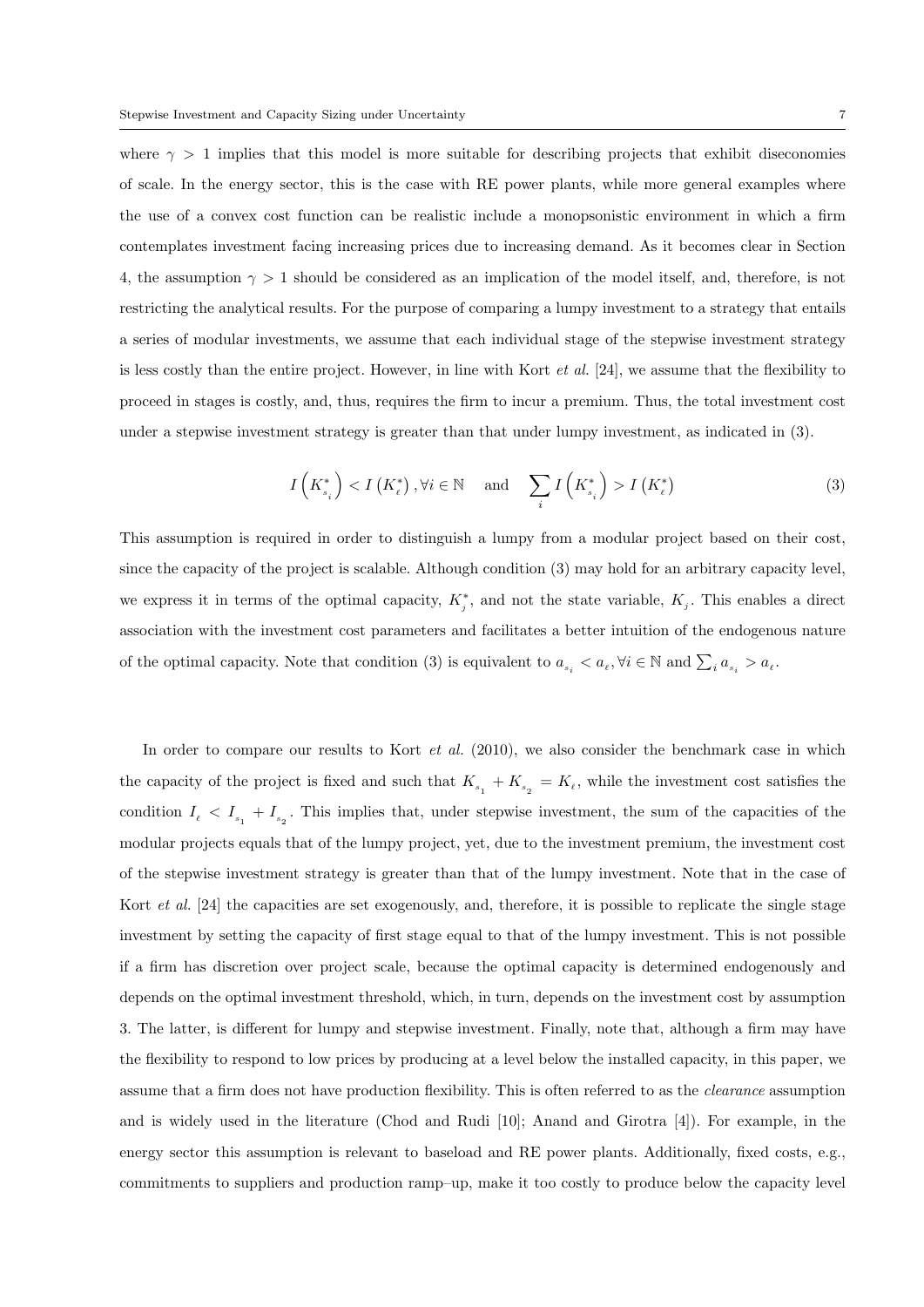(Goyal and Netessine [18]). In the car industry, firms often prefer to reduce prices in order to maintain production at full capacity, instead of producing below capacity (Mackintosh [29]).

#### 4 Model

The firm's optimisation objective under each investment strategy, i.e., lumpy and stepwise investment, is summarised in (4). The outer maximisation corresponds to the general decision on whether to invest immediately or delay investment. If the firm decides to wait for an infinitesimal time interval  $dt$ , then, according to the Bellman principle, the value that the firm holds is the discounted expected value of the capital appreciation of the option to invest. This is represented by the first argument of the maximisation on the right–hand side of (4). By contrast, the second argument of the outer maximisation represents the value that the firm receives if it decides to exercise a now–or–never investment opportunity. More specifically, the inner maximisation indicates that when the firm decides to invest it will choose the capacity of the project in such a way that maximises its expected NPV.

$$
F_j(P) = \max\left\{ (1 - \rho dt) \mathbb{E}_P \left[ F_j(P + dP) \right], \max_{\overline{K}_j} \left[ \overline{F}_j\left(P, \overline{K}_j\right) \right] \right\}, j = \ell, s_i \text{ and } i = 1, 2 \tag{4}
$$

Initially, we assume that investment takes place immediately, i.e., at  $P_0 \equiv P$ . This implies that the output price at investment is known and enables the calculation of the corresponding optimal capacity by maximizing the value of the now-or-never investment opportunity. In turn, this yields the expression relating the initial output price to the corresponding optimal capacity, i.e.,  $\overline{K}_{\ell}^{*}$  $\int_{\ell}^{\infty} (P)$ . We then allow for the option to defer investment and maximize the value of the investment opportunity by determining the optimal investment threshold taking into account the inner extremum of optimal capacity choice at investment. The solution to this optimization problem is obtained by equating the marginal benefit of delaying investment, MB, to the marginal cost, MC. Thus, we obtain the expression relating the optimal investment threshold to the optimal capacity, i.e.,  $P_{\ell}^* \equiv P_{\ell} (K_{\ell}^*)$ . Inserting this expression into the condition of optimal capacity choice at  $\tau_{\ell}$ , we obtain the optimal capacity of the project, i.e., , i.e.,  $K_{\ell}^* \equiv K_{\ell} (P_{\ell}^*)$ . Finally, using  $K_{\ell}^*$ , we can determine the corresponding optimal investment threshold price  $P_{\ell}^*$ .

#### 4.1 Lumpy Investment

We begin by assuming that the firm adopts a lumpy investment strategy. Following the approach of Chronopoulos et al. [11], the firm can delay investment until  $\tau_{\ell}$ , at which point it must fix the capacity of the entire project,  $K_{\ell}$ , and incur the investment cost,  $I(K_{\ell})$ , thereby receiving a perpetual stream of stochastic cash flows, as shown in Figure 1. Consequently,  $K_{\ell}$  is a function of the output price,  $P_{\ell}$ , at time  $\tau_{\ell}$ .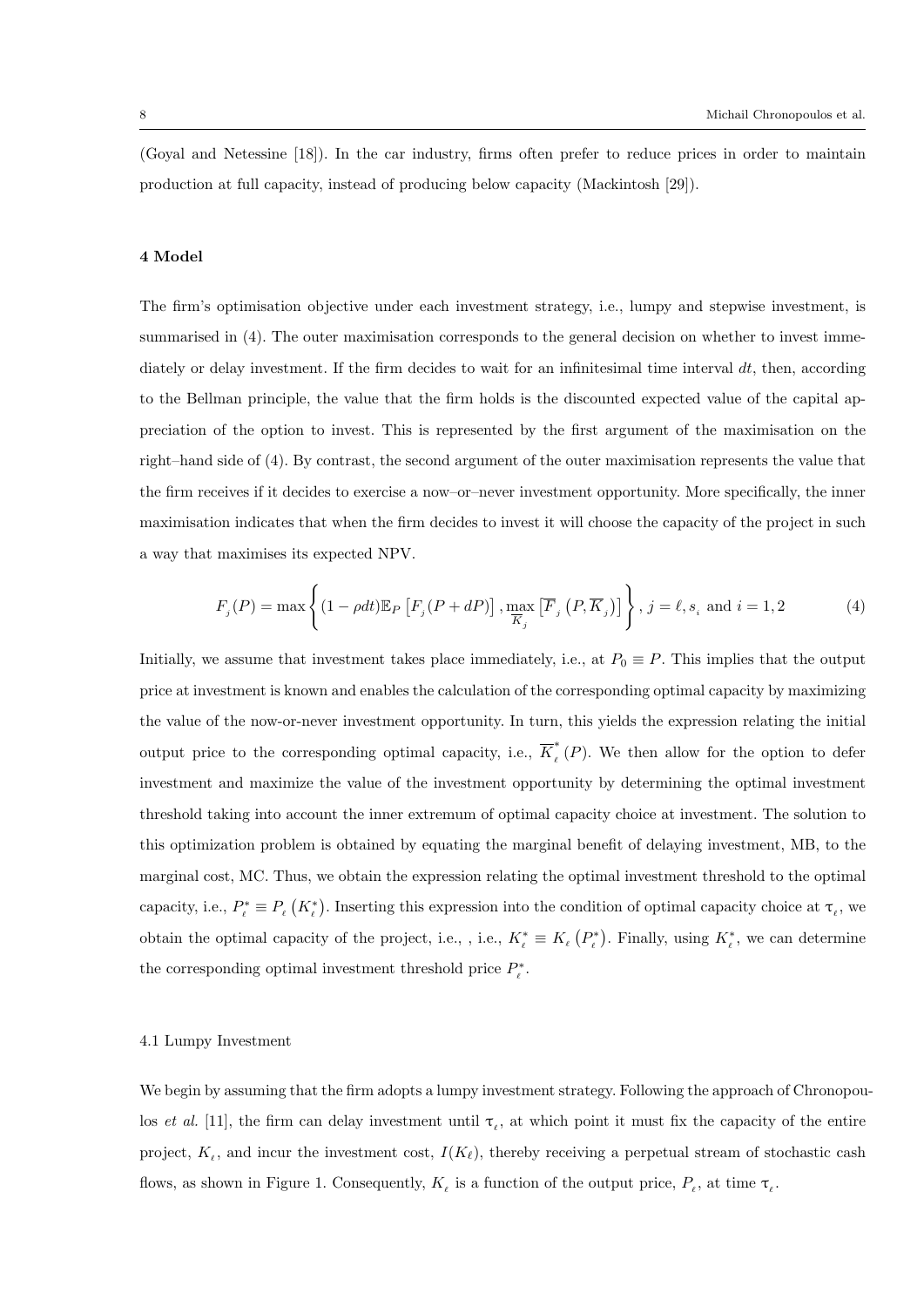

We first address the inner maximisation in (4). Hence, we assume that the firm ignores the option to wait for more information and invests in the project immediately. The expected value of the now–or–never investment opportunity is indicated in (5).

$$
\overline{F}_{\ell}\left(P,\overline{K}_{\ell}\right) = \frac{P\overline{K}_{\ell}}{\rho-\mu} - I\left(\overline{K}_{\ell}\right)
$$
\n<sup>(5)</sup>

Consequently, at investment, the output price, P, is known, and, therefore, the firm needs to determine only the corresponding optimal capacity,  $\overline{K}_{\ell}^*$  $\int_{\ell}^{\infty}$ , by maximising the value of the now-or-never investment opportunity, as indicated in (6).

$$
\max_{\overline{K}_{\ell}} \overline{F}_{\ell} \left( P, \overline{K}_{\ell} \right) \Rightarrow \overline{K}_{\ell}^{*} \left( P \right) = \left[ \frac{1}{b\gamma} \left( \frac{P}{\rho - \mu} - a_{\ell} \right) \right]^{\frac{1}{\gamma - 1}} \tag{6}
$$

We proceed by considering the outer maximisation in  $(4)$ . If the firm can defer investment, then the value of the option to invest is described in  $(7)$ , where S denotes the set of stopping times of the filtration generated by the price process and  $\mathbb{E}_P$  is the expectation operator, which is conditional on the initial value, P, of the price process.

$$
F_{\ell}(P) = \sup_{\tau_{\ell} \in S} \mathbb{E}_P \left[ \int_{\tau_{\ell}}^{\infty} e^{-\rho t} P_t K_{\ell}^* dt - I \left( K_{\ell}^* \right) \right]
$$
(7)

Using the law of iterated expectations and the strong Markov property of the GBM, which states that price values after time  $\tau_{\ell}$  are independent of the values before  $\tau_{\ell}$  and depend only on the value of the process at  $\tau_{\ell}$ , we can rewrite (7) as in (8). The stochastic discount factor  $\mathbb{E}_P\left[e^{-\rho\tau_{\ell}}\right] = \left(\frac{P}{P_{\ell}}\right)$  $\int^{\beta}$  (Dixit and Pindyck [13], p.315), where  $\beta > 1$  is the positive root of  $\frac{1}{2}\sigma^2 x(x-1) + \mu x - \rho = 0$ . Notice that, at investment, the optimal capacity,  $K_{\ell}^*$ , is related to the optimal investment threshold via (6), i.e.,  $K_{\ell}^* \equiv K_{\ell} (P_{\ell}^*)$ . Thus, the now-or-never NPV rule serves as an intermediate step for determining the endogenous relationship between the optimal capacity of the project and the optimal investment threshold.

$$
F_{\ell}(P) = \sup_{\tau_{\ell} \in S} \mathbb{E}_{P} \left[ e^{-\rho \tau_{\ell}} \right] \mathbb{E}_{P_{\ell}} \left[ \int_{0}^{\infty} e^{-\rho t} P_{t} K_{\ell}^{*} dt - I \left( K_{\ell}^{*} \right) \right] = \max_{P_{\ell} \ge P} \left( \frac{P}{P_{\ell}} \right)^{\beta} \left[ \frac{P_{\ell} K_{\ell}^{*}}{\rho - \mu} - I \left( K_{\ell}^{*} \right) \right] \tag{8}
$$
  
where  $K_{\ell}^{*} \equiv K_{\ell} (P_{\ell}^{*}) = \left[ \frac{1}{b\gamma} \left( \frac{P_{\ell}^{*} \left( K_{\ell}^{*} \right)}{\rho - \mu} - a_{\ell} \right) \right]^{\frac{1}{\gamma - 1}}$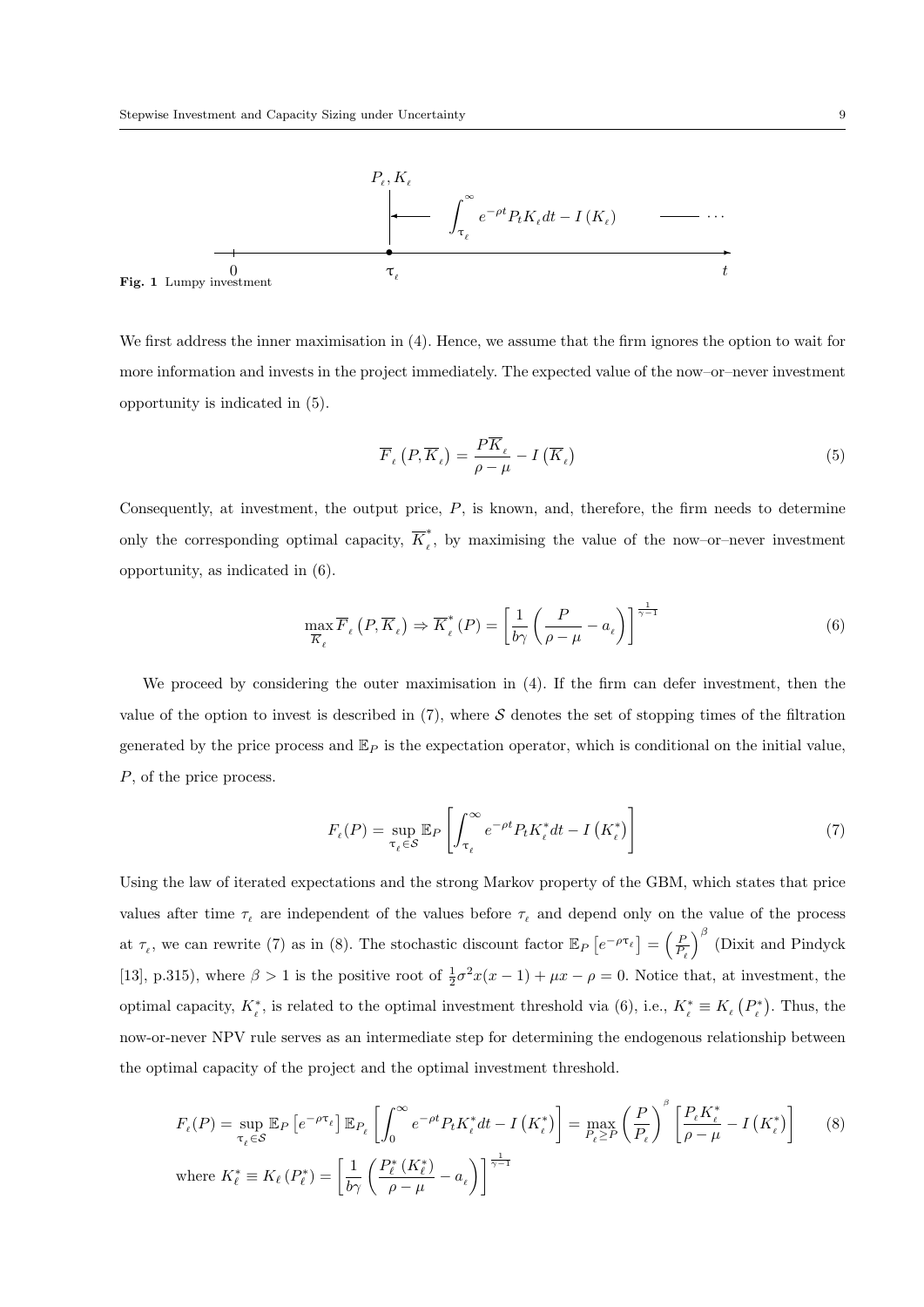Solving the unconstrained maximisation problem (8), we can express the maximised option value,  $F_{\ell}(P)$ , as in (9). The endogenous constant,  $A_\ell$ , the optimal investment threshold,  $P_\ell^*$ , and the corresponding optimal capacity,  $K_{\ell}^{*}$ , can be determined equivalently via value–matching and smooth–pasting conditions between the two branches of (9) together with the condition for optimal capacity choice at investment (6) and are indicated in (A–7), (A–8), and (A–9), respectively for  $j = \ell$  (all proofs can be found in the appendix).

$$
F_{\ell}(P) = \begin{cases} A_{\ell}P^{\beta} & , \text{ for } P < P_{\ell}^{*} \\ \frac{PK_{\ell}^{*}}{\rho - \mu} - I\left(K_{\ell}^{*}\right) & , \text{ for } P \ge P_{\ell}^{*} \end{cases}
$$
 (9)

## 4.2 Stepwise Investment

Next, we assume that the firm adopts a stepwise investment strategy, that comprises of two stages, i.e.,  $i \leq 2$ . While it is possible that  $i > 2$ , the number of stages should, nevertheless, be finite in order to ensure that the size of the entire project does not diverge. As indicated in Figure 2, the firm has the option to delay investment in the first stage until  $\tau_{s_1}$ , at which point it must fix the corresponding capacity,  $K_{s_1}$ , and incur the investment cost,  $I(K_{s_1})$ . The firm receives the revenues of the first stage until  $\tau_{s_2}$ , at which point it fixes the capacity of the second stage,  $K_{s_2}$  and incurs the investment cost  $I(K_{s_2})$ . After the firm invests in the second stage, it receives the revenues from both stages.



The optimal capacity at each stage of the project when the firm invests immediately is obtained by maximising the value of the now–or–never investment opportunity. Following the same approach as in the case of lumpy investment, the optimal capacity for each stage is indicated in (10).

$$
\max_{\overline{K}_{s_i}} \overline{F}_{s_i} \left( P, \overline{K}_{s_i} \right) \Rightarrow \overline{K}_{s_i}^* \left( P \right) = \left[ \frac{1}{b\gamma} \left( \frac{P}{\rho - \mu} - a_{s_i} \right) \right]^{\frac{1}{\gamma - 1}} \tag{10}
$$

Notice that the value of the now–or–never investment opportunity is the sum of the maximised NPVs from each stage, i.e.,  $\overline{F}_s(P) = \sum_i \overline{F}_{s_i} (P, \overline{K}_s^*)$  $s$ <sub> $i$ </sub> .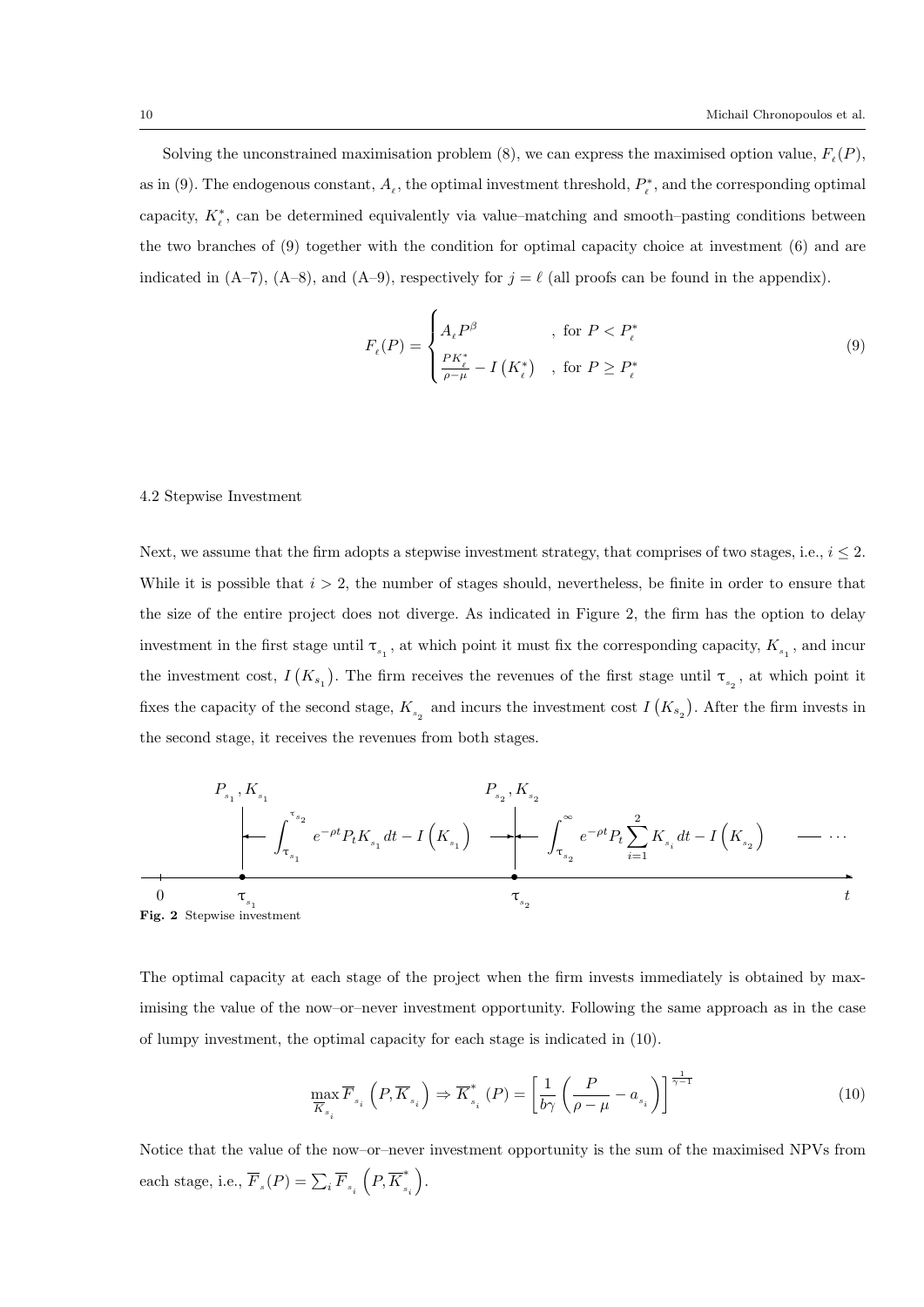If the option to delay investment is available, then the optimisation objective is described in (11)

$$
F_s(P) = \sup_{\tau_{s_1} \in \mathcal{S}} \mathbb{E}_P \left[ \sup_{\tau_{s_2} \ge \tau_{s_1}} \mathbb{E}_P \left[ \int_{\tau_{s_1}}^{\tau_{s_2}} e^{-\rho t} P_t K_{s_1}^* dt - I \left( K_{s_1}^* \right) + \int_{\tau_{s_2}}^{\infty} e^{-\rho t} P_t \sum_{i=1}^2 K_{s_i}^* dt - I \left( K_{s_2}^* \right) \right] \right]
$$
(11)

where  $K_{\scriptscriptstyle s_i}^{*}\equiv K_{\scriptscriptstyle s_i}$   $\left(P_{\scriptscriptstyle s_i}^{*}\right.$  $, i = 1, 2$ . Notice that by completing the first stage, the firm receives the option to proceed to the second. As a result, the option to invest in the first stage may be seen as a compound option. In fact, since the cash flows accrue over disjoint time intervals the value of the option to invest is separable.

By decomposing the first integral on the right–hand side of (11), we can express the original problem as two separate optimal stopping–time problems, as in (12)

$$
F_s(P) = \sup_{\tau_{s_1} \in S} \mathbb{E}_P \left[ \int_{\tau_{s_1}}^{\infty} e^{-\rho t} P_t K_{s_1}^* dt - I \left( K_{s_1}^* \right) \right]
$$
  
+ 
$$
\sup_{\tau_{s_2} \ge \tau_{s_1}} \mathbb{E}_P \left[ \int_{\tau_{s_2}}^{\infty} e^{-\rho t} P_t K_{s_2}^* dt - I \left( K_{s_2}^* \right) \right]
$$
(12)

and, following the same steps as in (8), we obtain (13).

$$
F_s(P) = \max_{P_{s_1} \ge P} \left(\frac{P}{P_{s_1}}\right)^{\beta_1} \mathbb{E}_{P_{s_1}} \left[\int_0^\infty e^{-\rho t} P_t K_{s_1}^* dt - I\left(K_{s_1}^*\right)\right] + \max_{P_{s_2} \ge P_{s_1}} \left(\frac{P}{P_{s_2}}\right)^{\beta_1} \mathbb{E}_{P_{s_2}} \left[\int_0^\infty e^{-\rho t} P_t K_{s_2}^* dt - I\left(K_{s_2}^*\right)\right] \tag{13}
$$

Notice that, like in (8),  $K_{s_i}^* \equiv K_{s_i} \left( P_{s_i}^* \right) = \left[ \frac{1}{b\gamma} \left( \frac{P_{s_i}^* \left( K_{s_i}^* \right)}{\rho - \mu} - a_{s_i} \right) \right]$  $\bigg\{\bigg\}^{\frac{1}{\gamma-1}}$ .

The solution of each of the two optimal stopping–time problems on the right–hand side of (13) is expressed in (14), where  $A_{s_i}$ ,  $P_{s_i}^*$ , and  $K_{s_i}^*$  are indicated in (A–7), (A–8), and (A–9), respectively. Notice that the value of the option to invest is the sum of the respective option values of each stage, i.e.,  $F_s(P) = \sum_i F_{s_i}(P)$ .

$$
F_{s_i}(P) = \begin{cases} A_{s_i} P^{\beta} & , \text{ for } P < P_{s_i}^* \\ \frac{PK_{s_i}^*}{\rho - \mu} - I\left(K_{s_i}^*\right) & , \text{ for } P \ge P_{s_i}^* \end{cases}
$$
 (14)

Proposition 1 The optimal investment threshold and the corresponding optimal capacity under lumpy and stepwise investment are:

$$
P_j^*\left(K_j^*\right) = \frac{I\left(K_j^*\right)}{K_j^*} \frac{\beta(\rho - \mu)}{\beta - 1} \quad \text{and} \quad K_j^* = \left[\frac{a_j}{b} \frac{1}{\gamma(\beta - 1) - \beta}\right]^{\frac{1}{\gamma - 1}}, \quad \gamma(\beta - 1) - \beta > 0 \tag{15}
$$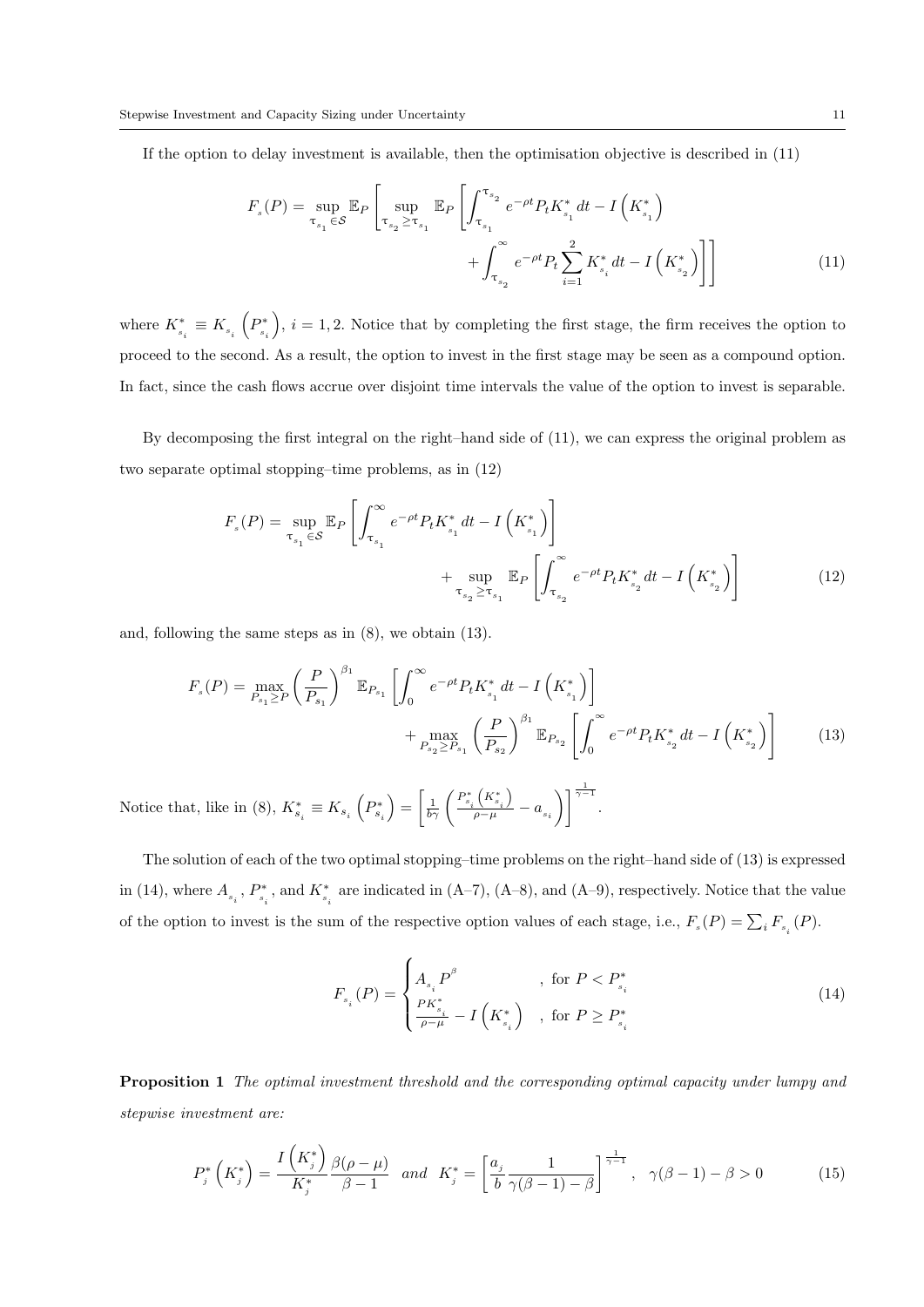Assuming that  $\tau_{s_1} < \tau_{s_2}$ , Proposition 2 indicates that the decision to invest in the first stage is independent of the presence of the second. Notice first that the structure of the cost function in (2) and Proposition 1 imply that  $P^*$  $S_{s_1}^* < P_{s_2}^*$  if  $a_{s_1} < a_{s_2}$ . In turn, the latter condition implies that the two investments within a stepwise investment strategy are not undertaken at the same time. Consequently, the assumption  $\tau_{s_1} < \tau_{s_2}$ is satisfied. Intuitively, Proposition 2 is a consequence of the optimality of myopic behaviour based on which a firm disregards subsequent investment decisions when evaluating the current one. Within the context of capacity expansion, this property implies that an investment in new capacity is evaluated assuming that it is the last one in the horizon. The optimality of myopic behaviour is not generally true but holds in the benchmark cases of monopoly (Pindyck [33]) and perfect competition (Leahy [25]; Baldursson and Karatzas [6]). Optimality of myopia also holds within a context of strategic interactions provided that the profit is additively separable if more that one technology is considered (Baldursson and Karatzas [6]).

#### Proposition 2  $P^*$  $S_{s_1}^*$  is independent of  $P_{s_2}^*$  $\frac{s_2}{s_2}$  .

In line with the standard real options intuition, Proposition 3 indicates that greater uncertainty raises both the optimal capacity of the project and the optimal investment threshold. This happens because greater uncertainty increases the opportunity cost of an irreversible investment decision, thereby raising the value of waiting. Furthermore, from (6) we know that the optimal capacity of the project is a monotonic function of the output price. Consequently, an increase in the optimal investment threshold results in the installation of a bigger project.

**Proposition 3** 
$$
\frac{\partial K_j^*}{\partial \sigma} > 0
$$
 and  $\frac{\partial P_j^*}{\partial \sigma} > 0$ .

# 4.3 Lumpy versus Stepwise Investment

In this section, we analyse the implications of discretion over capacity for the optimal investment strategy. Interestingly, as Proposition 4 indicates, if the firm has discretion over capacity, then the value of the option to proceed in stages is always greater than that under lumpy investment. This is in contrast to Kort *et al.* [24] who show that, under relatively large uncertainty, the single stage investment is more attractive relative to a more flexible, yet more costly, stepwise investment strategy. This seemingly counter–intuitive result is based on the endogenous relationship between the price at investment and the capacity of the project. Notice that, if a firm has discretion over capacity, then, according to (15), the optimal capacity,  $K_j^*$ , is non–negative if  $\gamma(\beta - 1) - \beta > 0$ . However, while greater uncertainty lowers the relative value of the two strategies, it also decreases  $\beta$ . According to Proposition 4, the relative value of the two strategies does not decrease below one for non–negative values of  $K_j^*$ . Intuitively, although the value of the stepwise investment strategy is reduced due to the cost that a firm incurs for the flexibility to proceed in stages, the extra flexibility to scale the capacity of the project allows the firm to offset the reduction in the value of the stepwise investment strategy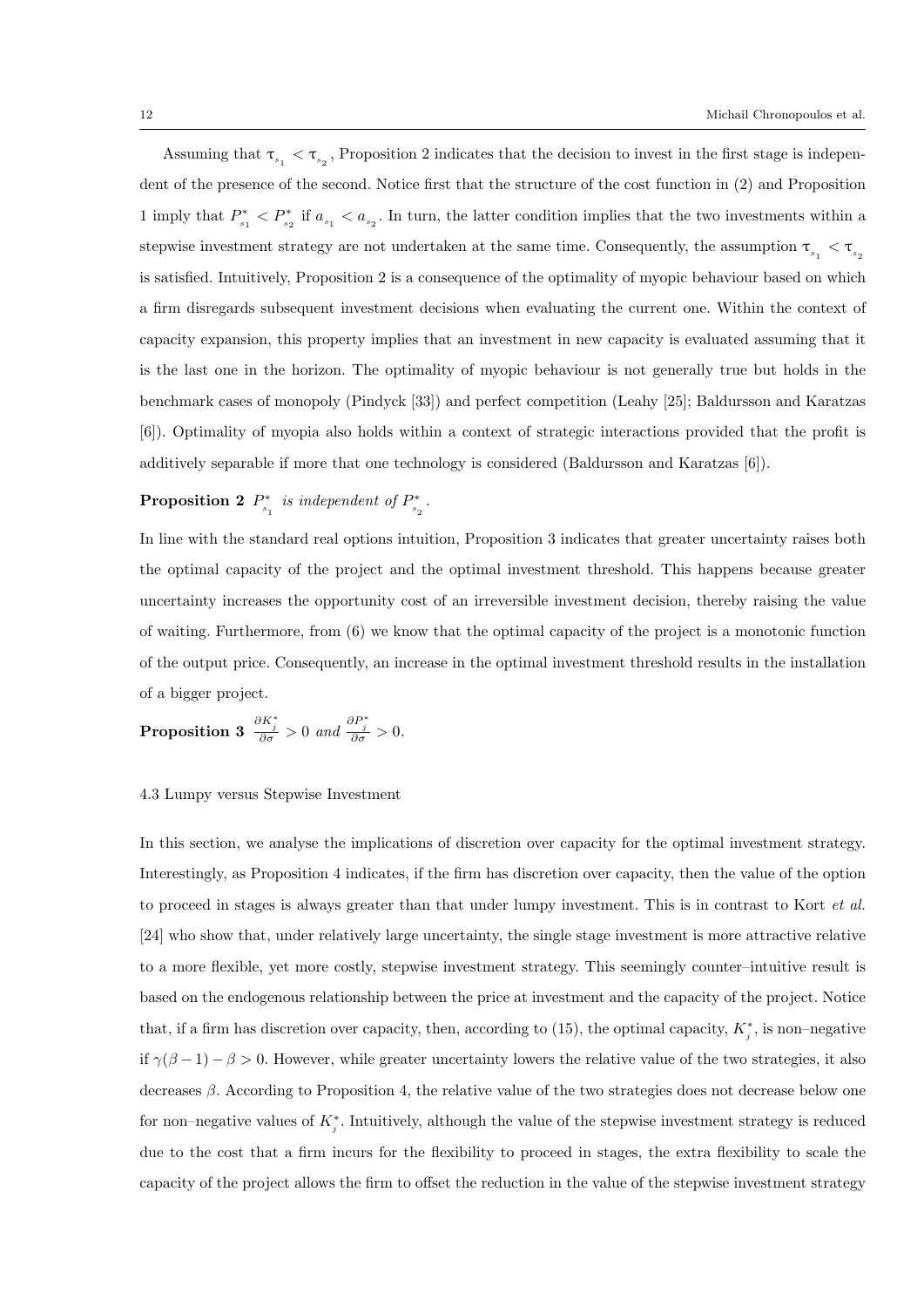completely. Indeed, if the capacity of the project was fixed, then greater uncertainty would delay investment but the amount of installed capacity would remain unaffected. By contrast, discretion over capacity allows a firm to respond to an increase in the investment cost by optimising the endogenous relationship between the size of the project and the time of investment. Hence, contrary to Kort *et al.* [24], there exists no investment premium for which the firm is indifferent between the two strategies. This would only happen if the cost of any given module was equal to that of the lumpy project. However, this would violate assumption (3) since then there would be no distinction between the lumpy and the modular project.

# **Proposition 4** If a firm has discretion over capacity, then  $F_s(P) > F_e(P)$ .

From (15) we see that the existence of an optimal solution to the investment problem under each strategy requires that the cost function is strictly convex, i.e.,  $\gamma(\beta-1)-\beta>0 \Leftrightarrow \gamma>\frac{\beta}{\beta-1}>1$ . Therefore, the convexity of the cost function is not an assumption, as indicated in (2), but rather a property implied by the analytical framework itself. More specifically, convexity ensures that the optimal stopping–time problem is finite, since, otherwise, it is always optimal to delay investment. Indeed, if  $\gamma > \frac{\beta}{\beta-1}$ , then  $0 < K_j^* < \infty$ , whereas if  $\gamma \to \frac{\beta}{\beta-1}$ , then  $K_j^* \to \infty$ . Consequently, the result of Proposition 4 is in line with the more general intuition that a firm is typically induced to adjust its capital stock more slowly due to diseconomies of scale associated with rapid changes in the investment cost. Hence, a convex investment cost implies that it is more expensive to perform adjustments, e.g., expand capacity, at a greater than at a lower rate (Jørgensen and Kort [23]). Additionally, note that  $\gamma > \frac{\beta}{\beta-1}$  is a consequence of the exogenous price, while the result of Proposition 4 depends upon the endogenous relationship between the price at investment and the capacity of the project, as this is described in (6). Allowing for the price to depend on the amount of quantity produced via an inverse demand function will result in a concave cost function (Dangl [12]), yet the qualitative (positive) relationship between the price and capacity will remain the same. Indeed, Dangl [12] illustrates how the optimal capacity increases monotonically with the output price under economies of scale, i.e.,  $\gamma < 1$ . Since the endogenous relationship between the price at investment and the capacity of the project remains unaffected, the qualitative result of Proposition 4 should hold under both diseconomies and economies of scale. Nevertheless, the rigorous derivation of this result for  $\gamma < 1$  is left for future work.

Another consequence of the endogenous relationship between the output price at investment and the size of the project, is that, if condition (3) holds, then the amount of installed capacity under lumpy investment is lower than the total amount of capacity installed under a stepwise investment strategy, as shown in Proposition 5. Indeed, as the investment cost associated with the stepwise investment strategy increases, it raises both the optimal investment threshold and the amount of installed capacity. Consequently, the firm compensates for the extra cost it incurs for the flexibility to proceed in stages by adjusting the size of the project so that it offsets the reduction in the value of the investment opportunity. As a result, the stepwise investment strategy leads to the installation of a bigger project than that under lumpy investment. This is in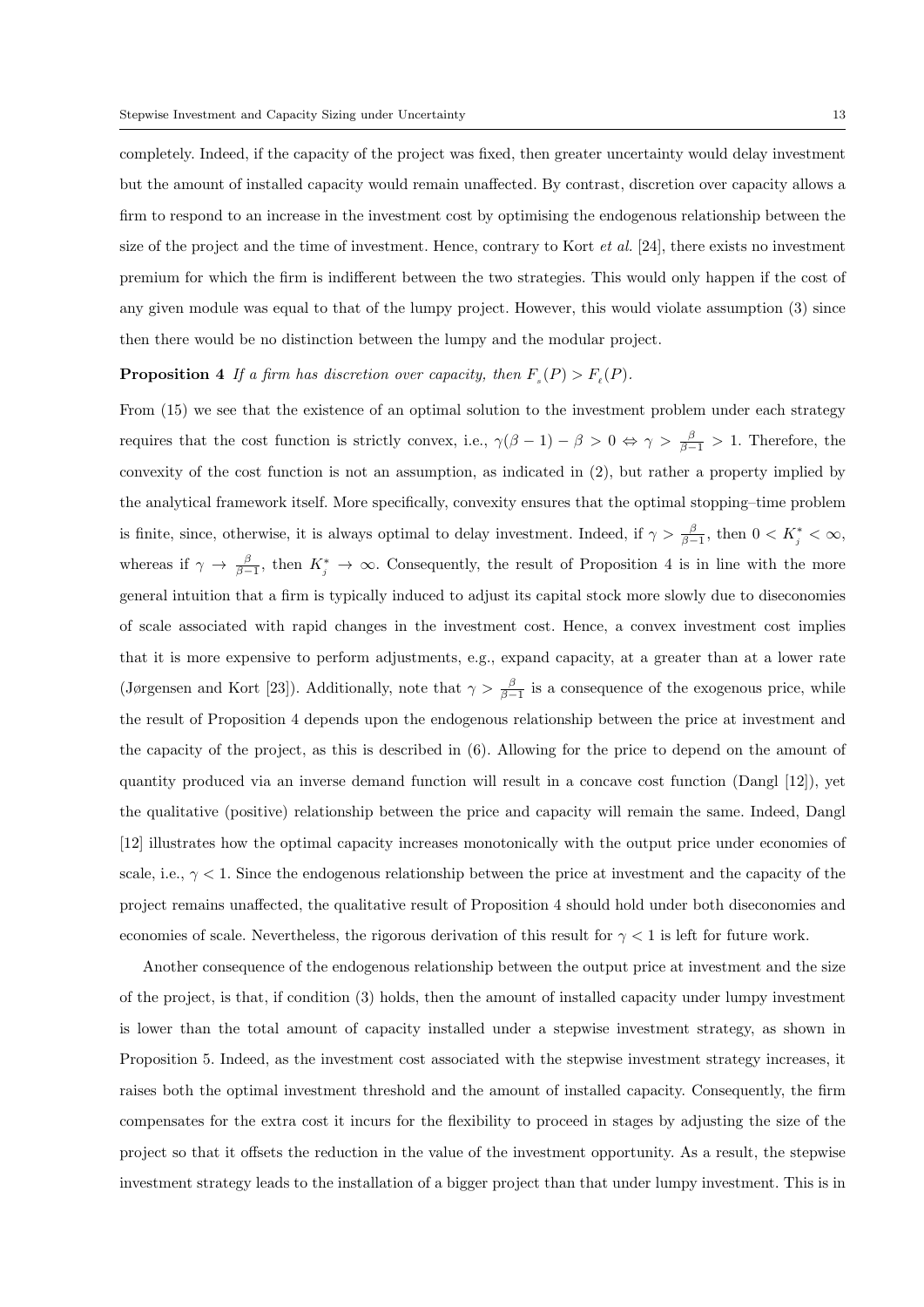contrast to Kort et al. [24], where a firm may delay investment due to an increase in the investment cost, yet it can install a fixed amount of capacity. Notice also that, if assumption (3) is extended to reflect a project with more than two stages, then intuition suggests that the result of Proposition 5 can be extended to allow for an arbitrary number of stages.

$$
\textbf{Proposition 5} \ \ K_{\ell}^* < \textstyle \sum_{i=1}^n K_{_{s_i}}^* \ \ \Leftrightarrow \ \ a_{\ell}^{\frac{1}{\gamma-1}} < \textstyle \sum_{i=1}^n a_{_{s_i}}^{\frac{1}{\gamma-1}}.
$$

In order to obtain a deeper intuition of Proposition 4 and the underlying dynamics that determine the optimal investment policy, we analyse the impact of uncertainty on the marginal benefit (MB) and the marginal cost (MC) of delaying investment under each investment strategy assuming that the capacity of the project is either fixed or scalable. Therefore, we first express the firm's maximised option value as in (16)

$$
F_j(P) = \max_{P_j \ge P} \left(\frac{P}{P_j}\right)^{\beta} \left[\frac{P_j K_j}{\rho - \mu} - I\left(K_j\right)\right]
$$
\n(16)

and then describe the first–order necessary condition for the optimisation problem (16) by equating the MB of delaying investment to the MC, as in (17).

$$
\frac{\beta I\left(K_j^*\right)}{P_j^*} + \frac{K_j^*}{\rho - \mu} = \frac{\beta K_j^*}{\rho - \mu} \tag{17}
$$

The first term on the left–hand side of (17) is positive and represents the incremental project value created by a marginal increase in the output price. Notice that this term is a decreasing function of the output price, since waiting longer enables the project to start at a higher initial price, yet the rate at which this benefit accrues diminishes due to the effect of discounting. The second term is also positive and represents the reduction in the MC of waiting to invest due to saved investment cost. Together, these two terms constitute the MB of delaying investment. The right–hand side of (17) represents the MC of delaying investment. This term is positive and reflects the opportunity cost of forgone cash flows. As shown in Corollary 1, when the output price is low it is worthwhile to postpone investment since the MB is greater than the MC.

#### Corollary 1 The MB is steeper than the MC.

As Proposition 6 indicates, if the capacity of the project is fixed, then greater uncertainty decreases both the MB and the MC of delaying investment, however, the impact of uncertainty on the MC is more pronounced than that on the MB. By contrast, the opposite is true if the firm has discretion over capacity. In fact, although in both cases greater uncertainty postpones investment, the incentive to delay investment is greater when the firm has the flexibility to scale the capacity of the project.

**Proposition 6** If  $K_j$  is fixed, then  $\frac{\partial}{\partial \sigma}MB < 0$ ,  $\frac{\partial}{\partial \sigma}MC < 0$ , and  $\left|\frac{\partial}{\partial \sigma}MB\right| < \left|\frac{\partial}{\partial \sigma}MC\right|$ , whereas if  $K_j$  is scalable, then  $\frac{\partial}{\partial \sigma}MB > 0$ ,  $\frac{\partial}{\partial \sigma}MC > 0$ , and  $\frac{\partial}{\partial \sigma}MB > \frac{\partial}{\partial \sigma}MC$ .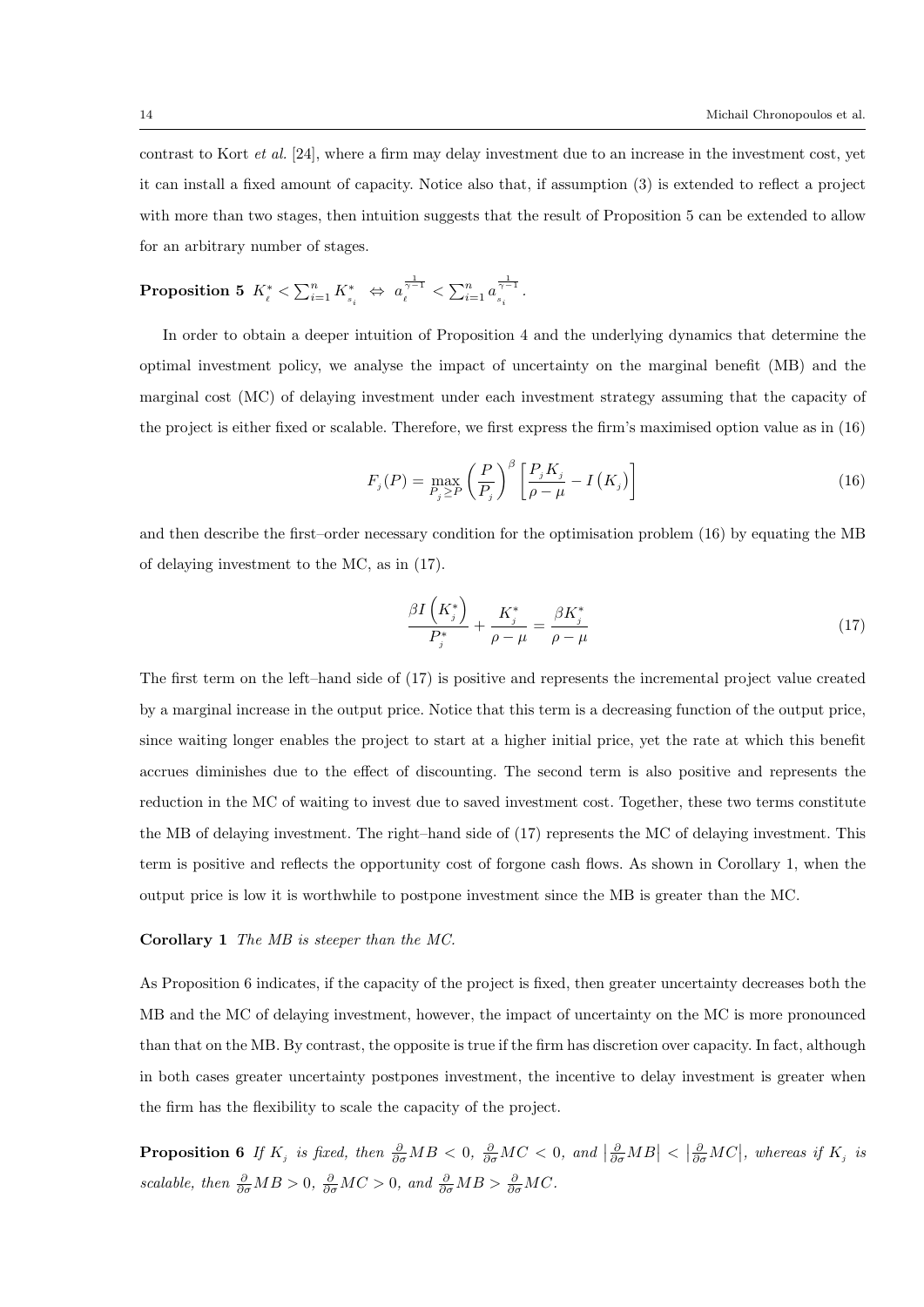Indeed, if the capacity of the project is fixed, i.e.,  $K_j^* \equiv K_j$ , then from (17) we see that both the MB and MC of delaying investment decrease with greater uncertainty, since  $\frac{\partial \beta}{\partial \sigma} < 0$ . In addition, from (A–13) we have  $\frac{I(K_j)}{P_j^*} < \frac{K_j}{\rho - \mu}$ , and, therefore, greater uncertainty lowers the MC by more than the MB. As a result, the marginal value of delaying investment increases, thereby raising the incentive to postpone investment. Intuitively, although the extra benefit from allowing the project to start at a higher output price is fixed, the extra benefit from saving on the investment cost and the extra cost of the forgone cash flows decrease due to the effect of discounting. In fact, the latter becomes more pronounced as both the output price and the volatility increase. By contrast, if the capacity of the project is scalable, then the increase in the optimal capacity of the project with greater uncertainty presents an opposing force, which mitigates the reduction in the value of  $\beta$ . As Proposition 6 indicates, in the latter case both the MB and MC of delaying investment increase with greater uncertainty, and, unlike the case of fixed capacity, the MB increases by more than the MC, thus increasing the incentive to delay investment. Consequently, discretion over capacity allows the firm to manage price uncertainty more efficiently by adjusting the size of the project in response to an increase in the investment cost.

#### 5 Numerical Examples

For the numerical examples we assume that  $\mu = 0.01$ ,  $\rho = 0.1$ , and  $\sigma \in [0, 0.4]$ . Also, the cost parameters are  $a_{\ell} = 30$ ,  $a_{s_1} = 15$ ,  $a_{s_2} = 25$ ,  $b = 0.5$ , and  $\gamma = 3$ . In order to compare our results with the case of fixed capacity, we assume that the investment cost in the latter case is  $I_{\ell} = 1000, I_{s_1} = 500, 510, 520,$ and  $I_{s_2} = 900$  for lumpy and stepwise investment respectively, while the corresponding capacity levels are  $K_{\ell} = 10, K_{s_1} = 3.4,$  and  $K_{s_2} = 6.6$ . Notice that if the capacity of the project is not scalable, then, in line with Kort *et al.* [24], stepwise is more costly than lumpy investment, i.e.,  $I_{\ell} = 1000 < I_{s_1} + I_{s_2}$ , yet  $K_{s_1} + K_{s_2} = 10 = K_{\ell}$ . Figure 3 illustrates the option and project value as well as the maximised NPV in the case lumpy investment for  $\sigma = 0.2, 0.3$ . Notice that greater price uncertainty increases the opportunity cost of investment and raises the value of the investment opportunity. In turn, this postpones investment and increases both the optimal investment threshold and corresponding optimal capacity.

Figure 4 illustrates the impact of uncertainty on the optimal investment threshold under scalable capacity, as well as on the optimal capacity of the project. According to the left panel,  $P_{\phi}^*$  $P_{s_1}^*$  <  $P_{s_2}^*$ , and, therefore, the numerical assumptions satisfy the condition  $\frac{I(K_{s_1}^*)}{I(K_{s_1}^*)}$ λ  $I\left(K^*_{s_2}\right)$  $\sum_{K_{s_2}^*} < \frac{K_{s_1}^*}{K_{s_2}^*}$ . Additionally, as the right panel illustrates, with the flexibility to scale the size of the project the total capacity when proceeding in stages exceeds that of the lumpy investment, as shown in Proposition 5. In fact, the wedge between  $K_{s_1}^* + K_{s_2}^*$  and  $K_{\ell}^*$  reflects the extra value that the firm has due its discretion over capacity. Notice that, since  $K_{s_1}^* + K_{s_2}^* > K_{\ell}^*$  and  $a_{s_1} + a_{s_2} > a_{\ell}$ , the condition that stepwise investment is more costly than lumpy investment, as indicated in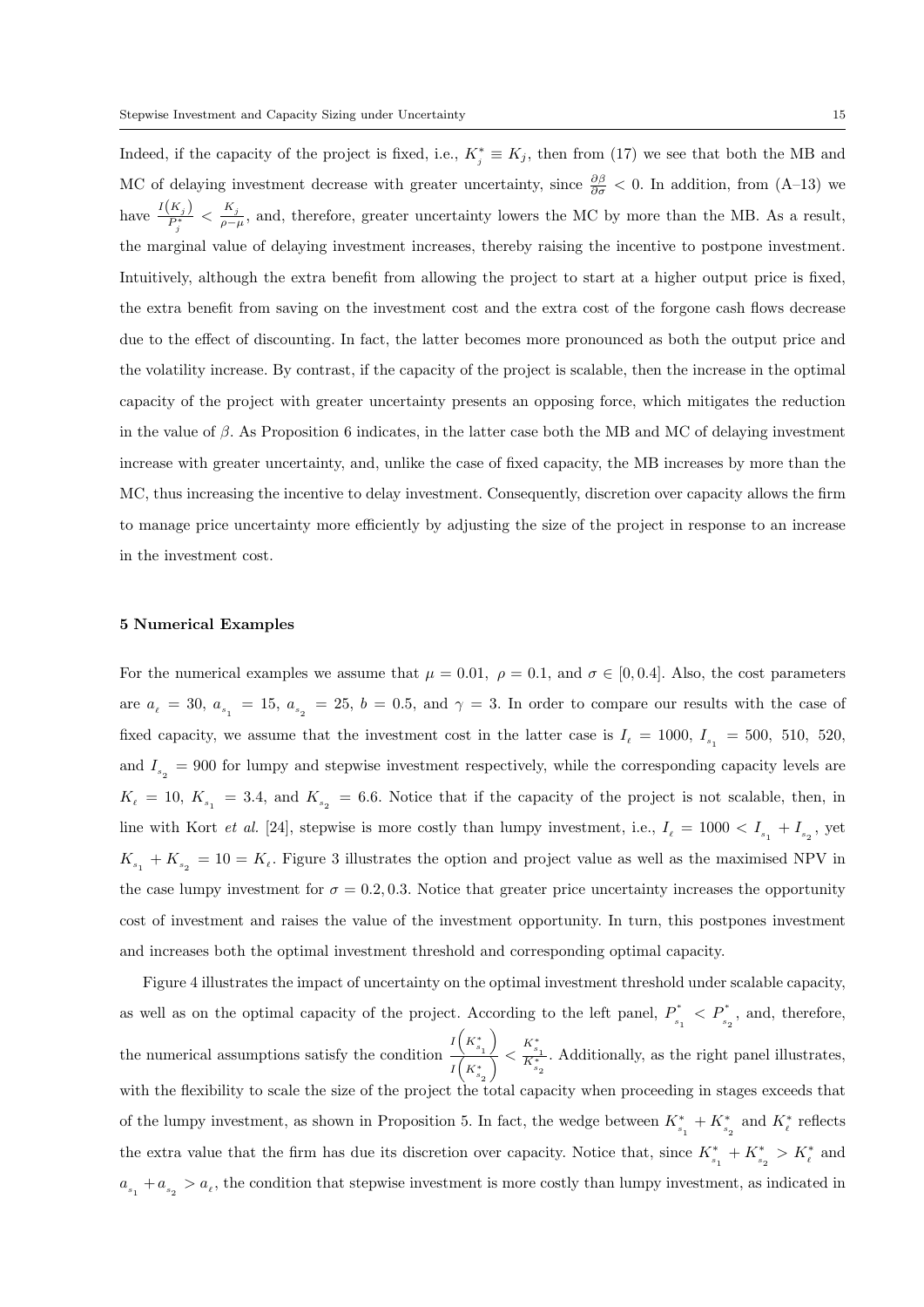

Fig. 3 Option value, project value, and maximised NPV under lumpy investment for  $\sigma = 0.2, 0.3$ 

(3), is also satisfied. Consequently, apart from discretion over capacity, the remaining assumptions are the same as the ones underlying the model of Kort et al. [24].



Fig. 4 Optimal investment threshold (left) and optimal capacity (right) versus  $\sigma$ 

Figure 5 illustrates the impact of uncertainty on the relative value of the two strategies, i.e.,  $\frac{F_s(P)}{F_P(P)}$  $\frac{F_s(P)}{F_{\ell}(P)}$ , under fixed (left panel) and scalable capacity (right panel). The left panel confirms the results of Kort et al. [24] for the case in which stepwise investment requires a positive investment premium. Indeed, Kort et al. (2010) show that greater price uncertainty lowers the critical level of the investment cost premium for which the lumpy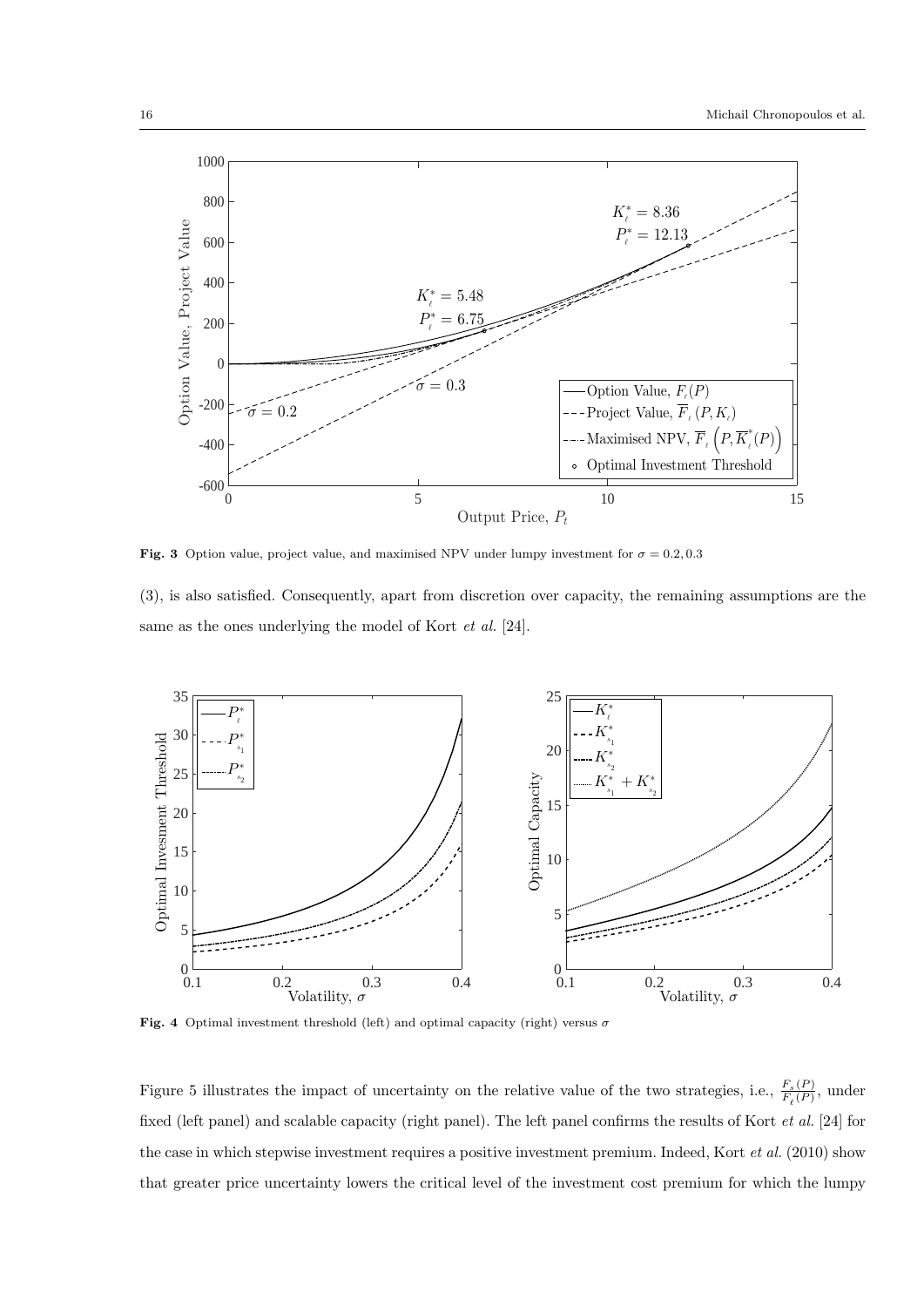and stepwise investment strategies are equally good. Equivalently, this implies that a greater investment cost premium lowers the critical level of price uncertainty for which the firm is indifferent between the two strategies. The critical level of price uncertainty for each level of investment cost premium is illustrated in the left panel of Figure 5 and is located at the intersection between the curves and the horizontal line. As the left panel illustrates, there exists a level of uncertainty for which the firm would be indifferent between a lumpy and a stepwise investment strategy. Indeed, if the capacity of the project is fixed, then the relative value of the two strategies is greater than one for low levels of uncertainty, yet drops below one as uncertainty increases (left panel). This result is more pronounced as the investment premium,  $\sum_i I_{s_i} - I_{\ell}$ , of the stepwise investment strategy increases. Hence, with greater uncertainty, lumpy investment becomes more attractive than stepwise investment when the latter entails a positive investment premium. This happens because greater uncertainty increases inertia and raises the incentive to avoid costly switches between stages, thereby promoting a lumpy investment strategy. By contrast, if a firm has discretion over capacity, then the stepwise investment strategy always dominates that of lumpy investment, as shown in Proposition 4. Intuitively, the flexibility to scale the capacity of the project offsets the reduction in the value of the stepwise investment strategy due to the cost that a firm must incur for the flexibility to proceed in stages. Additionally, as the right panel illustrates, the relative value of the two strategies is not only strictly greater than one, but shifts upwards as the investment cost becomes more convex, i.e., as  $\gamma$  increases. This implies that a more pronounced increase in the marginal cost of investment raises the incentive to adopt a stepwise investment strategy.



Fig. 5 Relative value of the two investment strategies, i.e., lumpy and stepwise, versus σ under fixed capacity (left) and scalable capacity (right)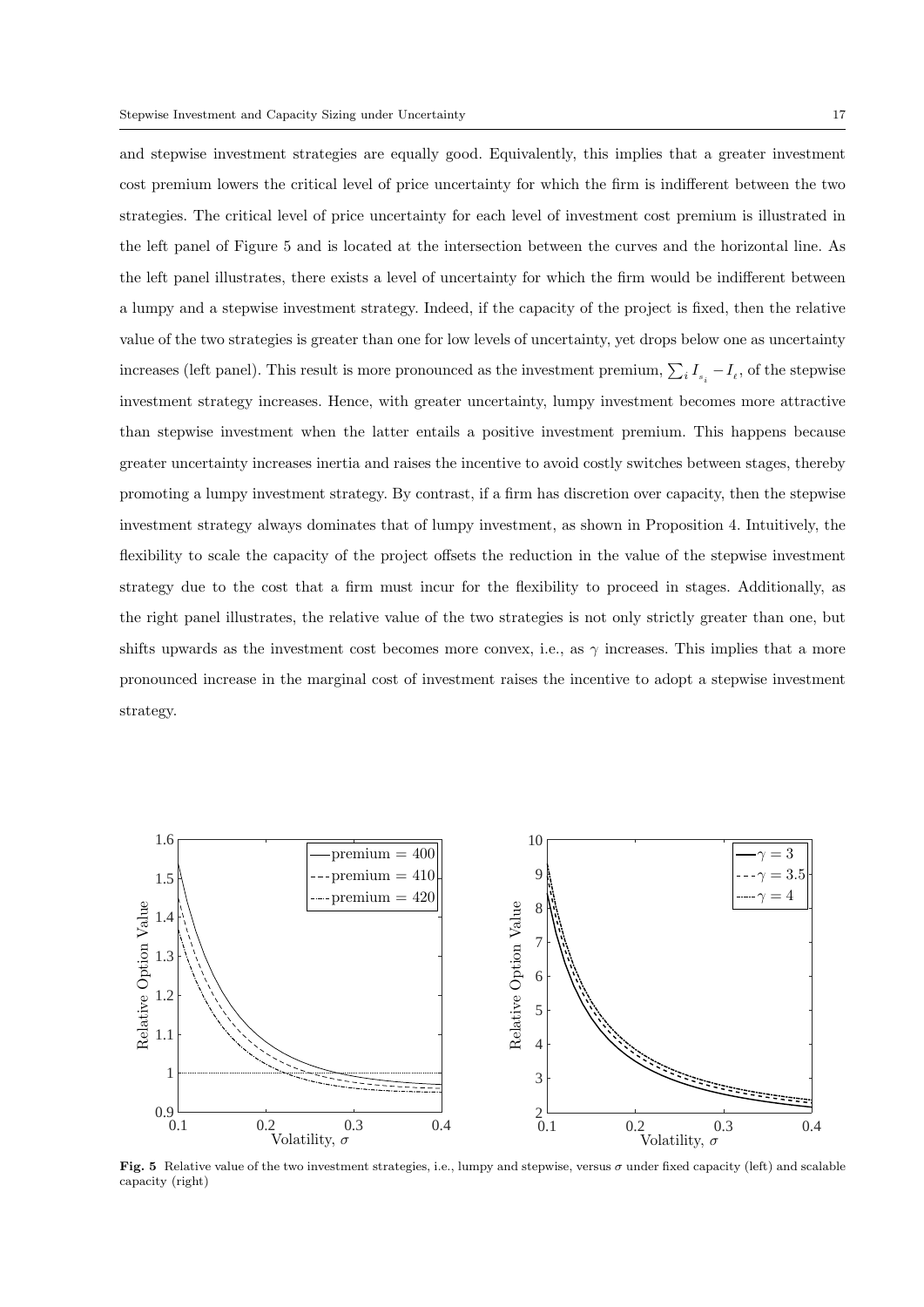Figure 6 illustrates the impact of uncertainty on the excess capacity,  $\sum_i K_{s_i}^* - K_{\ell}^*$ , and the investment premium,  $\sum_i I\left(K_{s_i}^*\right)$  $- I(K_{\ell}^*),$  under stepwise investment for different values of  $a_j$ . As the left panel illustrates, greater uncertainty increases the wedge between the total capacity installed via stepwise and lumpy investment, while this result is more pronounced as the cost of the stepwise investment strategy increases. This happens because an increase in the investment premium raises the firm's incentive to increase the amount of installed capacity, and, thus, compensate for the extra cost associated with stepwise investment. As the right panel illustrates, the investment premium that is required in order to proceed in stages also increases with greater uncertainty. This is in contrast to Kort *et al.* [24], who show that if stepwise investment is associated with an investment premium, then greater uncertainty lowers a firm's willingness to proceed in stages by decreasing the investment premium for which a firm is indifferent between the two strategies. Since, in our model, the stepwise investment strategy always dominates, a direct comparison with Kort et al. [24] is not possible. Nevertheless, the right panel indicates that a firm is willing to incur an extra cost in order to proceed in stages so long as the cost of each modular project is less than that of lumpy investment, i.e., provided that condition (3) is satisfied.



Fig. 6 Impact of  $\sigma$  on the excess capacity (left) and the investment premium (right)

The left panel in Figure 7 illustrates the MB and MC of delaying investment under scalable capacity for each stage of the project. Notice that for low price levels the MB exceeds the MC, and, as a result, the firm has an incentive to postpone investment. Furthermore, the MB decreases as the output price increases due to the effect of discounting, while the MC is constant. The right panel illustrates the impact of uncertainty on the total MB and MC of delaying investment in each stage of the project under fixed and scalable capacity. In the former case, the MB and MC decrease with greater uncertainty, while, in the latter case, the MB and MC increase, as shown in Proposition 6. Intuitively, the incentive to delay investment is greater when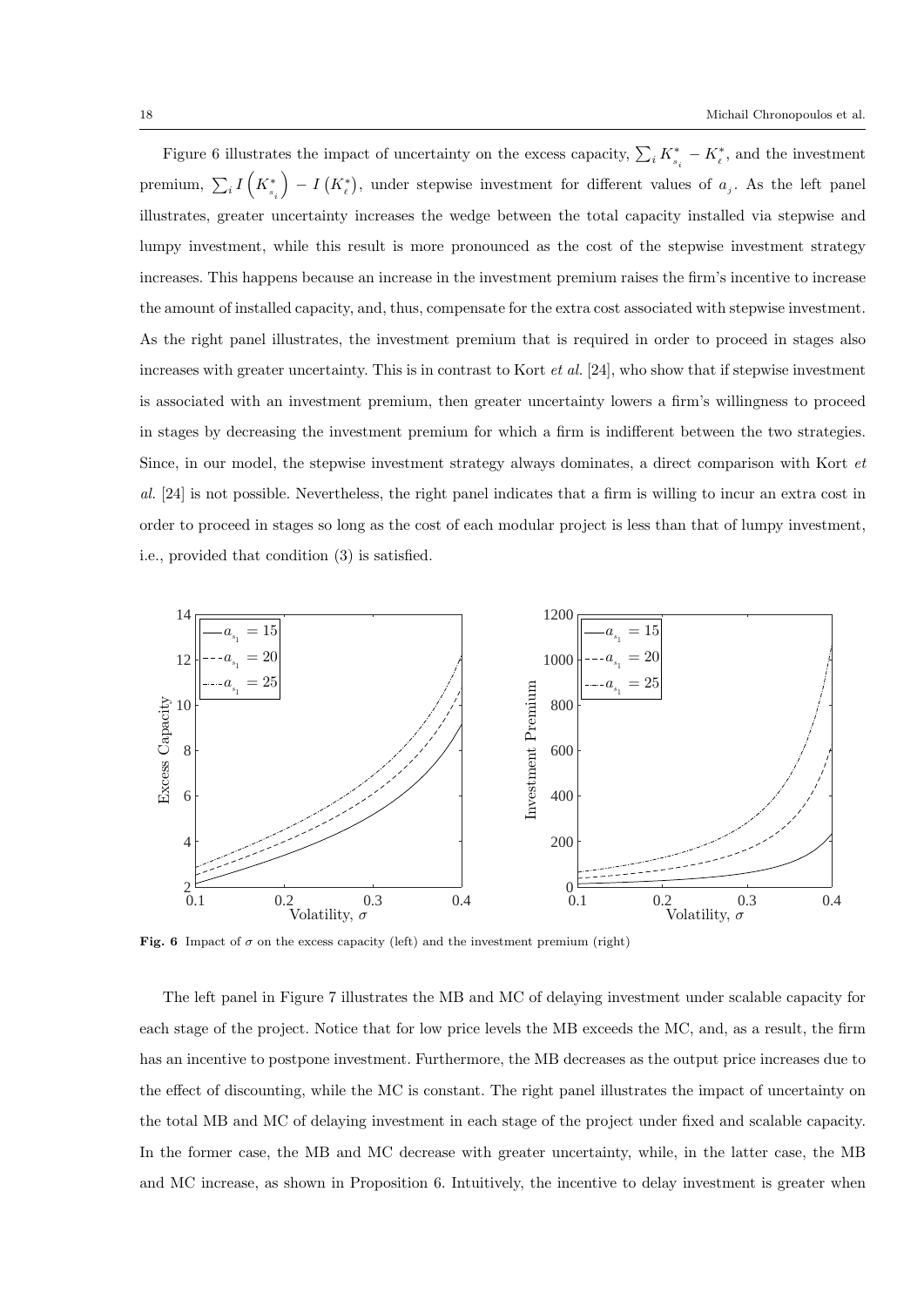the capacity of the project is scalable because a modular investment enables flexibility, thereby making it possible to adapt to uncertain market conditions.



Fig. 7 MB and MC of delaying investment for stages  $i = 1, 2$  and  $\sigma = 0.2$  under scalable capacity (left) and total MB and MC under stepwise investment (right)

# 6 Concluding Remarks

Managerial flexibility is crucial for addressing the valuation and tradeoffs involved in capital projects, that are typically more complex than simple now–or–never investments. In this paper, we extend the results of Kort *et al.* [24] by assuming that a firm does not only have the flexibility to choose the investment strategy, in terms of lumpy versus stepwise investment, but also has discretion over both the investment timing and the size of the project. Thus, we determine not only the optimal investment threshold and the corresponding optimal capacity under lumpy and stepwise investment, but also the impact of price uncertainty on the relative value of the two investment strategies. Therefore, the contribution of this work is in delineating the interaction between various forms of managerial flexibility when a firm faces external pressures, e.g., market volatility.

While Kort *et al.* [24] show that, in the presence of an investment premium, the flexibility to proceed in stages becomes less valuable than lumpy investment with greater uncertainty, which is in contrast to the traditional real options intuition that emphasises the positive relationship between flexibility and uncertainty, implications from including different types of managerial flexibilities have not been examined thoroughly yet. We confirm the results of Kort *et al.* [24], however, in addition we show that, if a firm has discretion over capacity, then the stepwise investment strategy always dominates that of lumpy investment. This result emphasises that the relationship between flexibility and uncertainty requires further investigation. Indeed,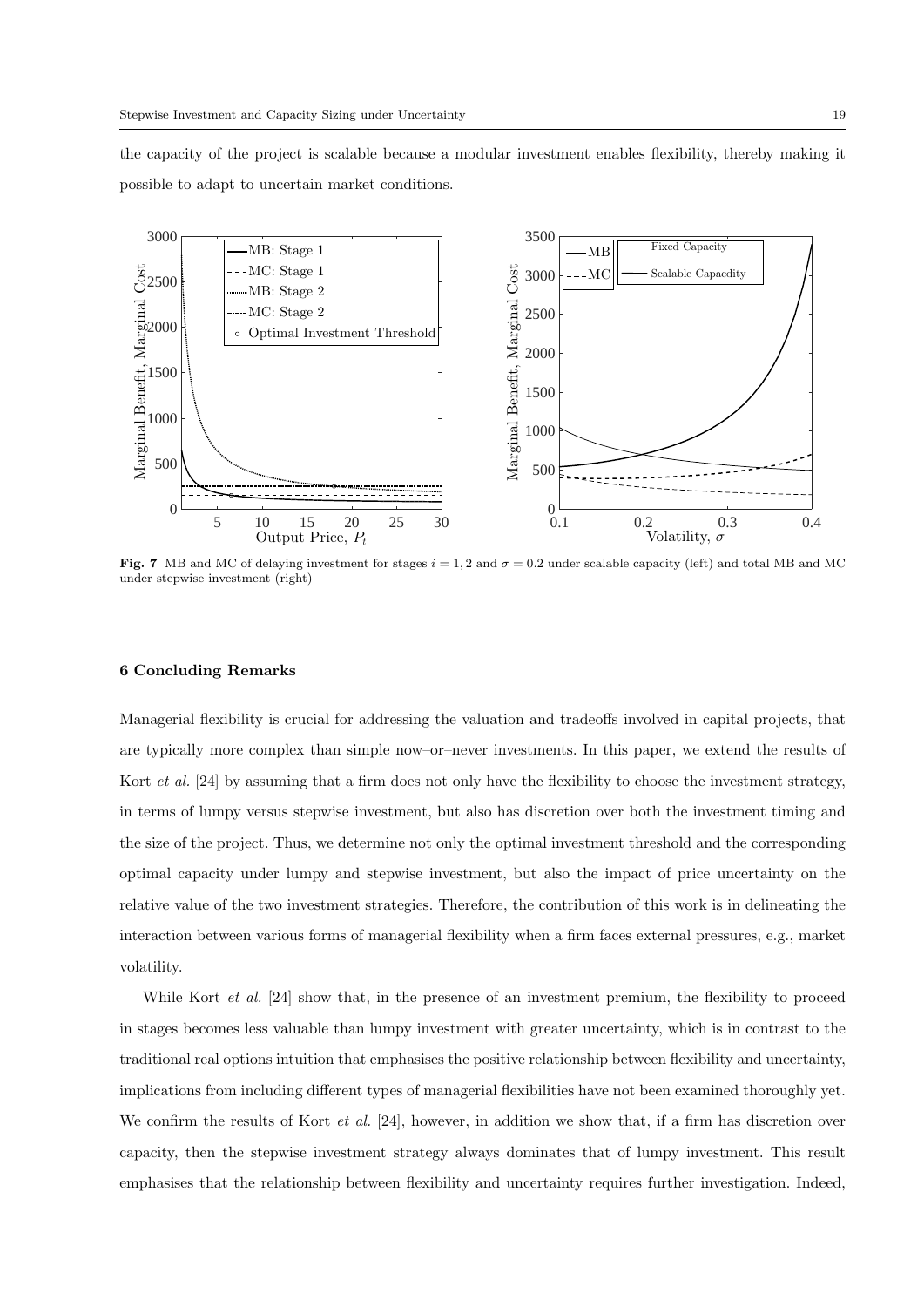not only is the positive relationship between the value of flexibility and uncertainty case specific, but, more importantly, the impact of uncertainty on an isolated type of managerial discretion may be completely mitigated if the latter is combined with another type of flexibility. In this paper, we show that, although the flexibility to proceed in stages becomes less valuable than lumpy investment with greater uncertainty when a project has a fixed capacity, allowing for discretion over capacity mitigates this effect completely. More specifically, the reduction in the value of the stepwise investment strategy due to the cost that a firm incurs in order to have the flexibility to proceed in stages is completely offset by the extra value from the flexibility to scale the capacity of the project. Additionally, we show that the amount of installed capacity under stepwise investment is always greater than that under lumpy investment.

A limitation of this work is the exogenous price process, which implies that investment decisions do not affect future prices. This assumption can be relaxed by linking the output price with the amount of installed capacity via an inverse demand function. However, considering the results of Dangl [12], this in not expected to influence the main result of the paper. Nevertheless, it would still be interesting to investigate any quantitative difference due to the implications of installing a very large project. In order to obtain further insights on the robustness of the results regarding the relationship between uncertainty and various combinations of different types of flexibilities, we may also allow for production flexibility in the context of Hagspiel et al. [19], operational flexibility in the form of options to suspend and resume operations, or an alternative stochastic process, e.g., arithmetic Brownian motion or mean–reverting process. Additionally, the implications of irreversibility may be further analysed by introdusing agency conflicts as in Löffler [28]. Finally, in line with Siddiqui and Takashima [35], this setup allows for exploration of game–theoretic considerations, e.g., how the presence of a rival impacts the decision to invest and the relative value of the two investment strategies under duopolistic competition.

#### APPENDIX

Proposition 1: The optimal investment threshold and the corresponding optimal capacity under lumpy and stepwise investment are:

$$
P_j^*\left(K_j^*\right) = \frac{I\left(K_j^*\right)}{K_j^*} \frac{\beta(\rho - \mu)}{\beta - 1} \quad \text{and} \quad K_j^* = \left[\frac{a_j}{b} \frac{1}{\gamma(\beta - 1) - \beta}\right]^{\frac{1}{\gamma - 1}}, \quad \gamma(\beta - 1) - \beta > 0 \tag{A-1}
$$

Proof: By maximising the value of the now–or–never investment opportunity, we obtain the expression for the optimal capacity,  $\overline{K}^*_i$ , corresponding to the current output price P, as indicated in  $(A-2)$  for  $j = \ell, s_i$ .

$$
\max_{\overline{K}_j} \overline{F}_j \left( P, \overline{K}_j \right) \Rightarrow \overline{K}_j^* \left( P \right) = \left[ \frac{1}{b\gamma} \left( \frac{P}{\rho - \mu} - a_j \right) \right]^{\frac{1}{\gamma - 1}} \tag{A-2}
$$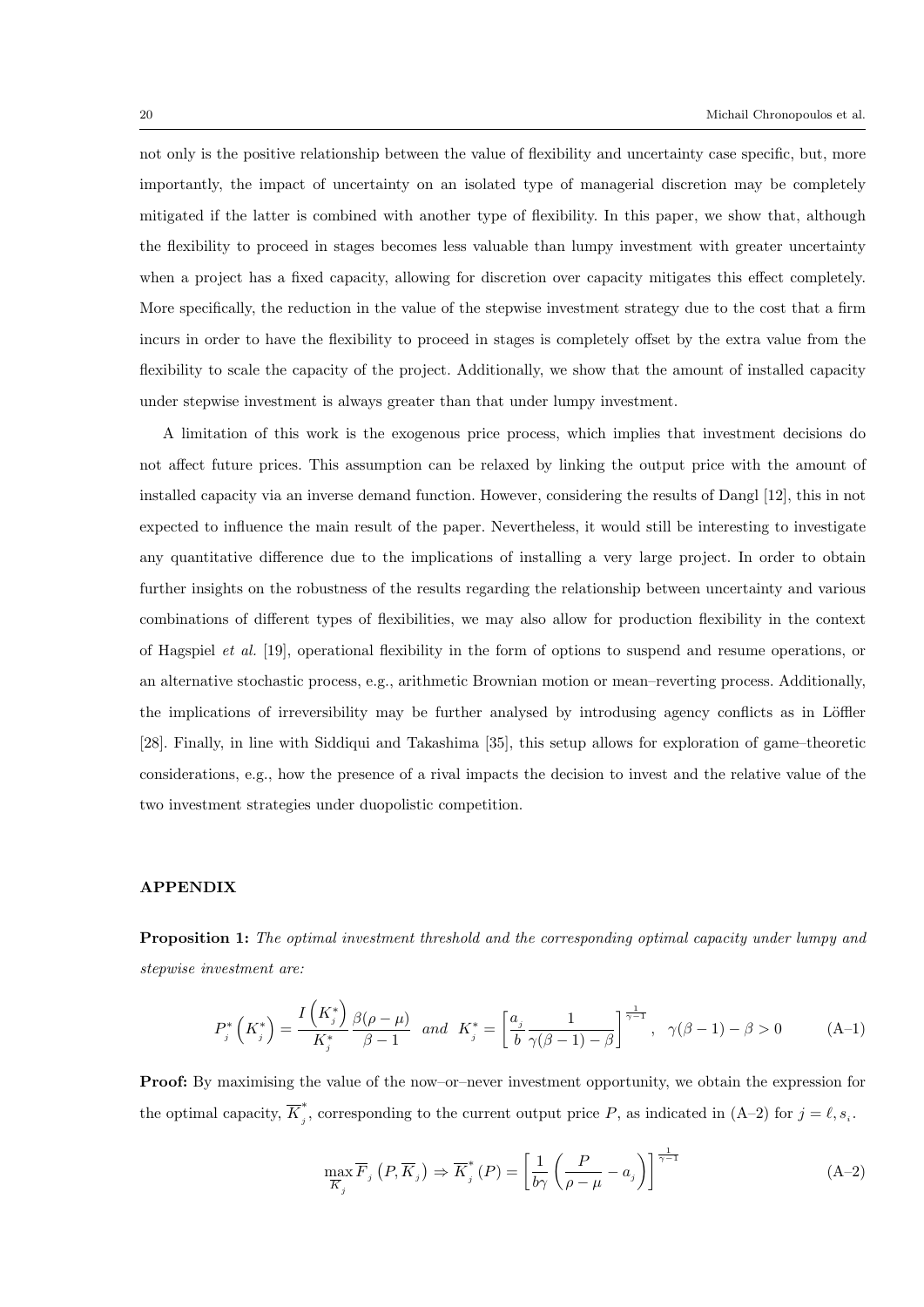Next, the value of the option to invest is described in (A–3).

$$
F_j(P) = \begin{cases} (1 - \rho dt) \mathbb{E}_P \left[ F_j(P + dP) \right] & P < P_j^* \\ \frac{PK_j^*}{\rho - \mu} - I \left( K_j^* \right) & \quad P \ge P_j^* \end{cases} \tag{A-3}
$$

By expanding the first branch on the right–hand side of  $(A-3)$  using Itô's lemma, we obtain the differential equation (A–4)

$$
\frac{1}{2}\sigma^2 P^2 F_j''(P) + \mu P F_j'(P) - \rho F_j(P) = 0
$$
\n(A-4)

which, for  $P < P_j^*$ , has the general solution that is indicated in  $(A-5)$ .

$$
F_j(P) = A_j P^{\beta} + B_j P^{\delta} \tag{A-5}
$$

Notice that  $\delta$  is the negative root of the quadratic  $\frac{1}{2}\sigma^2 x(x-1) + \mu x - \rho = 0$ , and, therefore,  $P \to 0 \Rightarrow$  $B_j P^{\delta} \to \infty$ . Consequently, we must have  $B_j = 0$ , and, thus, we finally obtain (A-6).

$$
F_{j}(P) = \begin{cases} A_{j}P^{\beta} & , P < P_{j}^{*} \\ \frac{PK_{j}^{*}}{\rho - \mu} - I\left(K_{j}^{*}\right) & , P \ge P_{j}^{*} \end{cases}
$$
 (A-6)

By applying value–matching and smooth–pasting conditions between the two branches of (A–6) we obtain the expression for the endogenous constant and the optimal investment threshold, that are indicated in (A–7) and (A–8), respectively.

$$
A_{j} = \frac{1}{P_{j}^{*^{\beta}}} \left[ \frac{P_{j}^{*} K_{j}^{*}}{\rho - \mu} - I \left( K_{j}^{*} \right) \right]
$$
\n(A-7)

$$
P_j^*\left(K_j^*\right) = \frac{I\left(K_j^*\right)}{K_j^*} \frac{\beta(\rho - \mu)}{\beta - 1} \tag{A-8}
$$

By inserting  $(A-8)$  into  $(A-2)$ , we obtain the expression for the optimal capacity

$$
K_j^* = \left[\frac{a_j}{b} \frac{1}{\gamma(\beta - 1) - \beta}\right]^{\frac{1}{\gamma - 1}}, \quad \gamma(\beta - 1) - \beta > 0 \tag{A-9}
$$

while the final expression for the optimal investment threshold is obtained by inserting (A–9) into (A–8) and is indicated in (A–10).

$$
P_j^*\left(K_j^*\right) = \frac{a_j \beta(\rho - \mu)\left(\gamma - 1\right)}{\gamma(\beta - 1) - \beta} \tag{A-10}
$$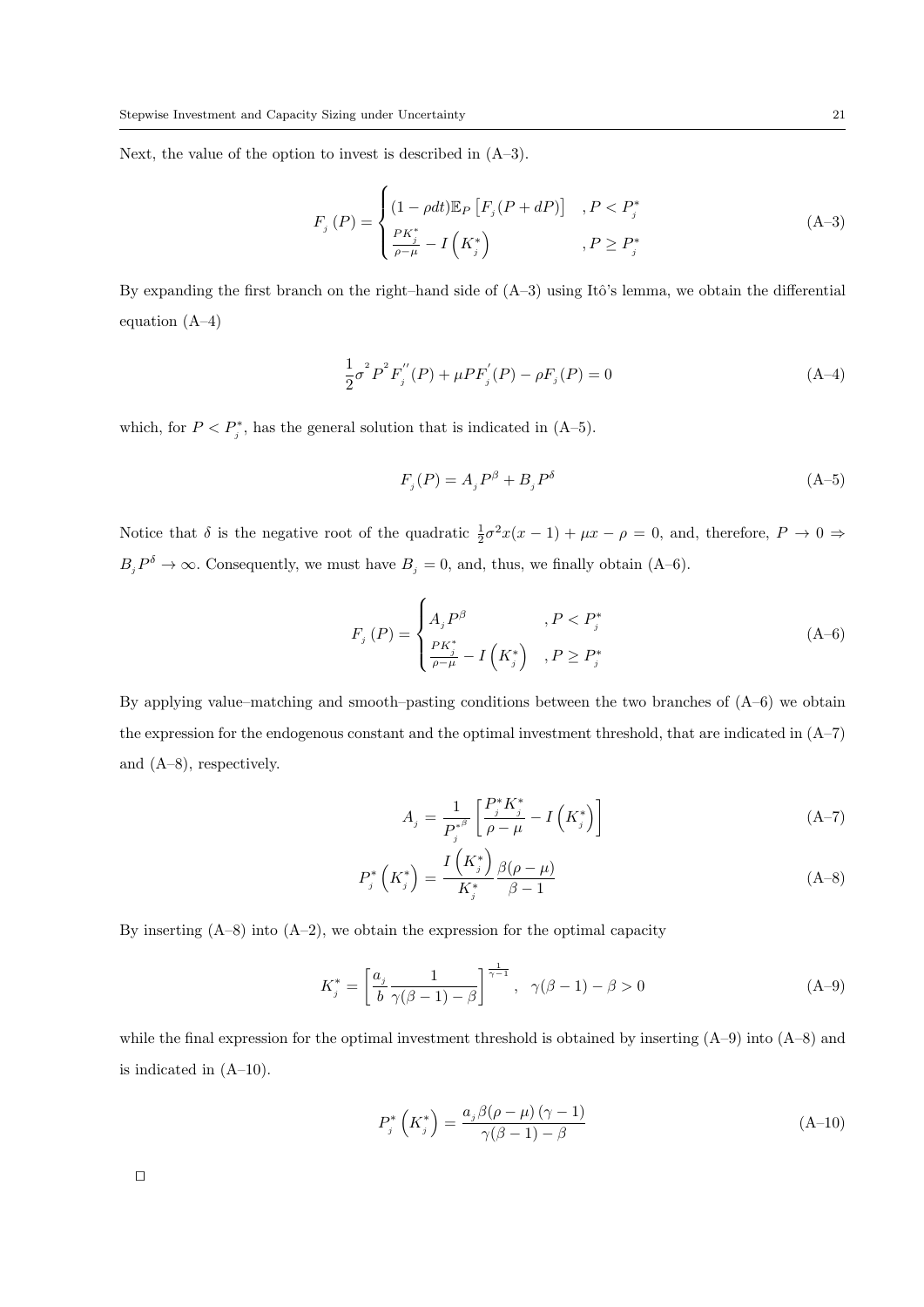Proposition 2:  $P^*$  $\sum_{s_1}^*$  is independent of  $P_{s_2}^*$  $\frac{s_2}{s_2}$  .

**Proof:** If we assume that  $\tau_{s_2} \geq \tau_{s_1}$ , then  $P_{s_1}^*$  $P_{s_1}^* \leq P_{s_2}^*$  $\genfrac{}{}{0pt}{}{\vphantom{\overline{S}}\vphantom{\overline{S}}\vphantom{\overline{S}}\vphantom{\overline{S}}\vphantom{\overline{S}}\vphantom{\overline{S}}\vphantom{\overline{S}}\vphantom{\overline{S}}\vphantom{\overline{S}}\vphantom{\overline{S}}\vphantom{\overline{S}}\vphantom{\overline{S}}\vphantom{\overline{S}}\vphantom{\overline{S}}\vphantom{\overline{S}}\vphantom{\overline{S}}\vphantom{\overline{S}}\vphantom{\overline{S}}\vphantom{\overline{S}}\vphantom{\overline{S}}\vphantom{\overline{S}}$ investment is indicated in (A–11).

$$
F_s(P) = \left(\frac{P}{P_{s_1}^*}\right)^{\beta} \left[\frac{P_{s_1}^* K_{s_1}^*}{\rho - \mu} - I\left(K_{s_1}^*\right) + \left(\frac{P_{s_1}^*}{P_{s_2}^*}\right)^{\beta} \left[\frac{P_{s_2}^* K_{s_2}^*}{\rho - \mu} - I\left(K_{s_2}^*\right)\right]\right]
$$
(A-11)

Hence,  $\boldsymbol{p}_{s_1}$  satisfies the first–order necessary condition (A–12)

$$
\beta \left( -\frac{1}{P_{s_1}^*} \right) \left[ \frac{P_{s_1}^* K_{s_1}^*}{\rho - \mu} - I \left( K_{s_1}^* \right) \right] + \frac{K_{s_1}^*}{\rho - \mu} = 0 \tag{A-12}
$$

from which we have:

$$
P_{s_1}^* = \frac{I\left(K_{s_1}^*\right)}{K_{s_1}^*} \frac{\beta(\rho - \mu)}{\beta - 1}
$$
\n(A-13)

Consequently,  $P^*_{\cdot}$ <sup>2\*</sup><sub>s<sub>1</sub></sub> is independent of  $P_{s_2}^*$  $\mathcal{C}^*_{s_2}$  , i.e., the presence of the second stage does not affect the decision to invest in the first one. Note that the assumption  $P^*$ .  $P_{s_1}^* < P_{s_2}^*$  can be expressed as in (A-14).

$$
\frac{I\left(K_{s_1}^*\right)}{I\left(K_{s_2}^*\right)} < \frac{K_{s_1}^*}{K_{s_2}^*} \tag{A-14}
$$

 $\Box$ 

**Proposition 3:**  $\frac{\partial K_j^*}{\partial \sigma} > 0$  and  $\frac{\partial P_j^*}{\partial \sigma} > 0$ .

**Proof:** By differentiating the expression of the optimal capacity in  $(A-9)$  we have:

$$
\frac{\partial K_j^*}{\partial \sigma} = K_j^* \left[ \frac{-\frac{\partial}{\partial \sigma} \beta}{\gamma(\beta - 1) - \beta} \right], \quad \gamma(\beta - 1) - \beta > 0 \tag{A-15}
$$

Since  $\frac{\partial}{\partial \sigma}\beta < 0$ , we have  $\frac{\partial K_j^*}{\partial \sigma} > 0$ . Additionally, the expression of the optimal investment threshold is:

$$
P_{j}^{*}\left(K_{j}^{*}\right) = \frac{I\left(K_{j}^{*}\right)}{K_{j}^{*}} \frac{\beta(\rho - \mu)}{\beta - 1}
$$
  
= 
$$
\frac{a_{j}K_{j}^{*} + bK_{j}^{*}}{K_{j}^{*}} \frac{\beta(\rho - \mu)}{\beta - 1}
$$
  
= 
$$
\left(a_{j} + bK_{j}^{*} \right) \frac{\beta(\rho - \mu)}{\beta - 1}
$$
 (A-16)

Since  $\frac{\partial}{\partial \sigma} \frac{\beta}{\beta - 1} > 0$  and  $\frac{\partial}{\partial \sigma} K^*_{j} > 0$  we have  $\frac{\partial}{\partial \sigma} P^*_{j} > 0$ .  $\Box$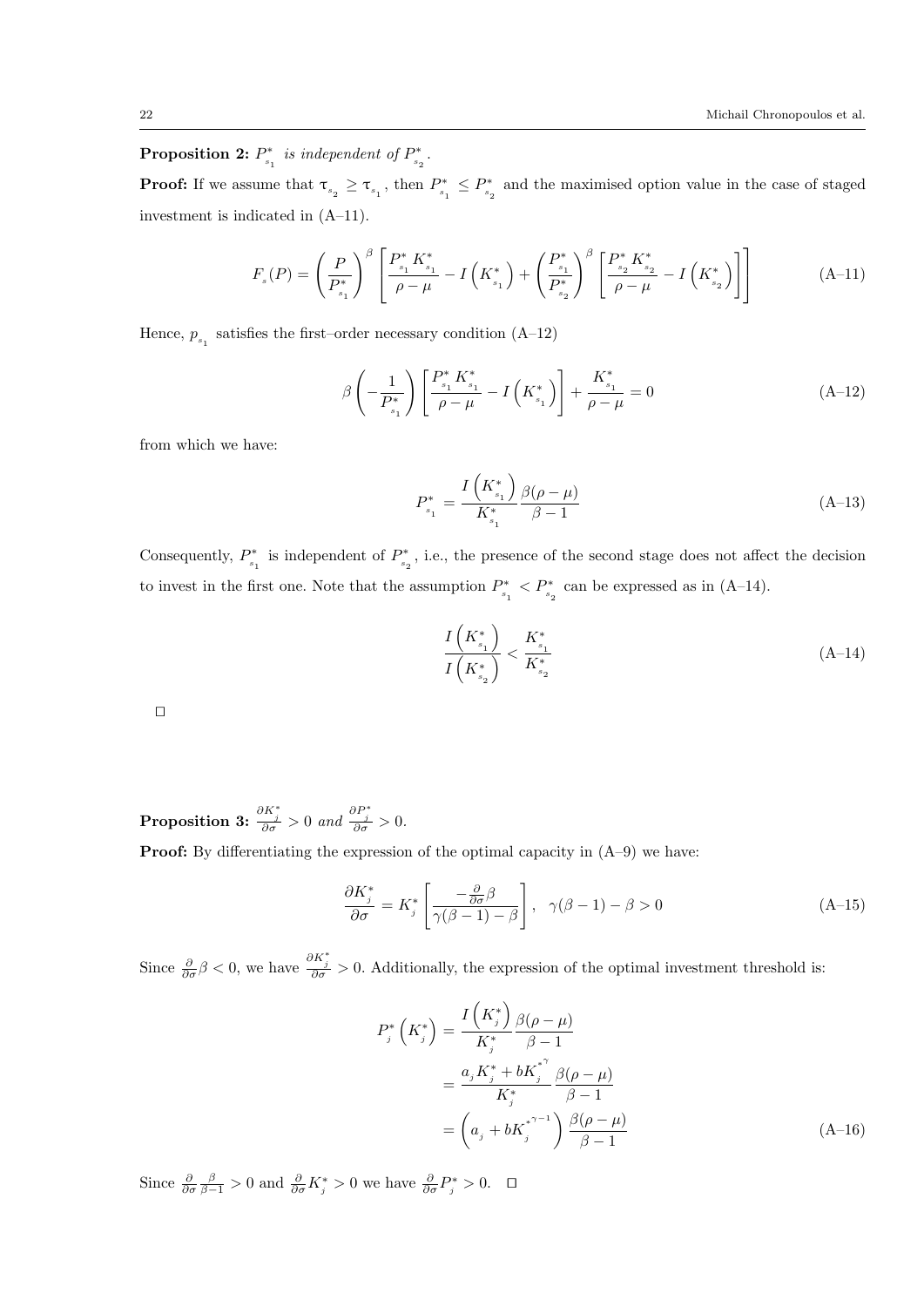**Proposition 4:** If a firm has discretion over capacity, then  $F_s(P) > F_e(P)$ .

Proof: The relative value of the two strategies is indicated in (A–17).

$$
\frac{F_s(P)}{F_\ell(P)} = \sum_i \frac{F_{s_i}(P)}{F_\ell(P)}\tag{A-17}
$$

In order to show that  $F_s(P) > F_{\ell}(P)$ , we will show that each term on the right-hand side of  $(A-17)$  is greater than one, i.e:

$$
\frac{F_{s_i}(P)}{F_{\ell}(P)} = \frac{\left(\frac{P}{P_{s_i}^*}\right)^{\beta} \left[\frac{P_{s_i}^* K_{s_i}^*}{\rho - \mu} - I\left(K_{s_i}^*\right)\right]}{\left(\frac{P}{P_{\ell}^*}\right)^{\beta} \left[\frac{P_{\ell}^* K_{\ell}^*}{\rho - \mu} - I\left(K_{\ell}^*\right)\right]} = \left(\frac{K_{s_i}^*}{K_{\ell}^*}\right)^{\beta} \frac{I\left(K_{\ell}^*\right)^{\beta - 1}}{I\left(K_{s_i}^*\right)^{\beta - 1}} > 1, i = 1, 2 \tag{A-18}
$$

By manipulating the expression of the relative value in  $(A-18)$  we obtain  $(A-19)$ 

$$
\left(\frac{K_{s_i}^*}{K_{\ell}^*}\right)^{\beta} \frac{I\left(K_{\ell}^*\right)^{\beta-1}}{I\left(K_{s_i}^*\right)^{\beta-1}} > 1 \Leftrightarrow \frac{\frac{I\left(K_{\ell}^*\right)^{\beta-1}}{K_{\ell}^*}}{\frac{I\left(K_{s_i}^*\right)^{\beta-1}}{K_{s_i}^*}} > 1 \Leftrightarrow \frac{K_{s_i}^*}{K_{\ell}^*} \frac{\frac{I\left(K_{\ell}^*\right)^{\beta-1}}{K_{s_i}^*}}{\frac{I\left(K_{s_i}^*\right)^{\beta-1}}{K_{s_i}^*}} > 1
$$
\n(A-19)

where the expression for  $\frac{K_{s_i}^*}{K_{\ell}^*}$  is indicated in (A–20).

$$
\frac{K_{s_i}^*}{K_{\ell}^*} = \frac{\left[\frac{a_{s_i}}{b} \frac{1}{\gamma(\beta - 1) - \beta}\right]^{\frac{1}{\gamma - 1}}}{\left[\frac{a_{\ell}}{b} \frac{1}{\gamma(\beta - 1) - \beta}\right]^{\frac{1}{\gamma - 1}}} = \left(\frac{a_{s_i}}{a_{\ell}}\right)^{\frac{1}{\gamma - 1}}
$$
\n(A-20)

By substituting the expression for  $\frac{K_{s_i}^*}{K_{\ell}^*}$  into (A–19) and by inserting the expression for the optimal capacity from  $(A-9)$  into  $(A-19)$ , we finally obtain  $(A-21)$ .

$$
\frac{K_{s_i}^*}{K_{\ell}^*} \frac{\frac{I\left(K_{\ell}^*\right)^{\beta-1}}{K_{\ell}^*^{s_{i-1}}}}{\frac{I\left(K_{s_i}^*\right)^{\beta-1}}{K_{s_i}^*^{s_{i-1}}}} = \left(\frac{a_{s_i}}{a_{\ell}}\right)^{\frac{1}{\gamma-1}} \left(\frac{a_{\ell}}{a_{s_i}}\right)^{\beta-1} = \left(\frac{a_{\ell}}{a_{s_i}}\right)^{\beta-\frac{\gamma}{\gamma-1}} \tag{A-21}
$$

Notice that  $(\beta - 1)(\gamma - 1) > 1 \Leftrightarrow \beta > \frac{\gamma}{\gamma - 1}$ , which is the required condition so that  $K_j^* \in \mathbb{R}^+$ . Additionally, by differentiating (A–18) with respect to  $\sigma$  as in (A–22), we can determine the relationship between uncertainty and the relative value of the two strategies.

$$
\frac{\partial}{\partial \sigma} \frac{F_{s_i}(P)}{F_{\ell}(P)} = \frac{\partial}{\partial \sigma} \left(\frac{a_{\ell}}{a_{s_i}}\right)^{\beta - \frac{\gamma}{\gamma - 1}} = \left(\frac{a_{\ell}}{a_{s_i}}\right)^{\beta - \frac{\gamma}{\gamma - 1}} \ln\left(\frac{a_{\ell}}{a_{s_i}}\right) \frac{\partial \beta}{\partial \sigma}
$$
(A-22)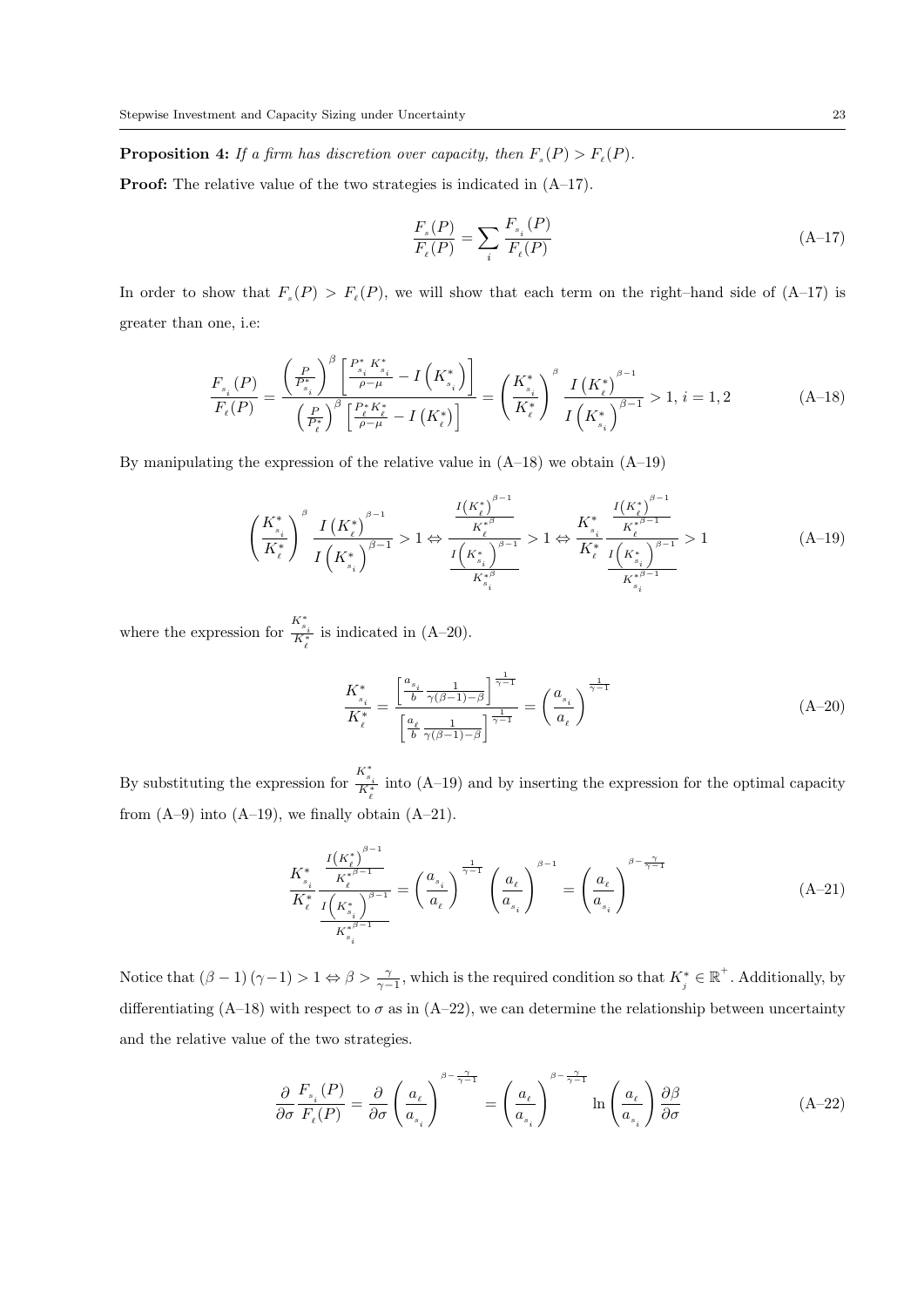Notice that if  $a_{s_i} < a_{\ell}$ , then greater uncertainty decreases the relative value of the stepwise investment strategy. Consequently, if  $a_{s_i} < a_{\ell} \ \forall i \in \mathbb{N}$ , then  $\sigma \nearrow \Rightarrow \frac{F_s(P)}{F_{\ell}(P)}$  $\frac{F_s(P)}{F_{\ell}(P)}$   $\searrow$ . In addition, from (A–21) we conclude that the stepwise investment strategy is always more valuable than lumpy investment.

$$
\frac{F_{s}(P)}{F_{\ell}(P)} \; = \; \sum_{i} \frac{F_{s_i}(P)}{F_{\ell}(P)} \; = \; \sum_{i} \left( \frac{a_{\ell}}{a_{_{s_i}}} \right)^{\beta - \frac{\gamma}{\gamma - 1}} \; > 1, \, \text{if} \, \, a_{_{s_i}} < a_{_{\ell}}, \, \, \forall i \in \mathbb{N} \tag{A-23}
$$

 $\Box$ 

 $\textbf{Proposition 5:}~K_\ell^* < \sum_{i=1}^n K_{s_i}^* \; \Leftrightarrow \; a_\ell^{\frac{1}{\gamma-1}} < \sum_{i=1}^n a_{s_i}^{\frac{1}{\gamma-1}}$  $\frac{\gamma-1}{s_i}$ .

**Proof:** The optimal capacity of the project under lumpy and stepwise investment is described in  $(A-24)$ .

$$
K_j^* = \left[\frac{a_j}{b} \frac{1}{\gamma(\beta - 1) - \beta}\right]^{\frac{1}{\gamma - 1}}
$$
 (A-24)

From (A–24) we have  $K_{\ell}^{*} < K_{s_1}^{*} + K_{s_2}^{*} \Leftrightarrow a_{\ell}^{\frac{1}{\gamma-1}} < a_{s_1}^{\frac{1}{\gamma-1}}$  $\frac{1}{\gamma-1}$ <sub>s<sub>1</sub></sub>  $+ a_{s_2}^{\frac{1}{\gamma-1}}$  $s_2^{2^{n-1}}$ . Notice that this inequality cannot be solved analytically for all values of  $\gamma$ . However, since  $\gamma > \frac{\beta}{\beta-1} > 1$ , it is easy to see that  $\gamma = 2 \Rightarrow a_{\ell} < a_{s_1} + a_{s_2}$ , which holds by assumption. Similarly, by substituting the expression for  $K_j^*$  into (3), we find that the assumption  $I(K_{\ell}^{*}) < \sum_{i} I(K_{s_{i}}^{*})$ ) is equivalent to  $(A-25)$ .

$$
a_{\ell}^{\frac{\gamma}{\gamma-1}} < a_{s_1}^{\frac{\gamma}{\gamma-1}} + a_{s_2}^{\frac{\gamma}{\gamma-1}} \tag{A-25}
$$

Consequently, it is not sufficient to assume that  $a_{\ell} < a_{s_1} + a_{s_2}$  in order to ensure that, at the optimal solution, the modular project is more expensive that the lumpy one. Instead, this assumption depends on a more complex relationship between the cost parameters  $a_j$  and the convexity of the cost function.  $\Box$ 

#### Corollary 1: The MB is steeper than the MC.

Proof: The result follows from differentiating the MB and MC of delaying investment with respect to the output price. Notice that the MC is positive and independent of the output price, while  $\frac{\partial}{\partial P} MB < 0$ .  $\Box$ 

**Proposition 6:** If  $K_j$  is fixed, then  $\frac{\partial}{\partial \sigma}MB < 0$ ,  $\frac{\partial}{\partial \sigma}MC < 0$ , and  $\left|\frac{\partial}{\partial \sigma}MB\right| < \left|\frac{\partial}{\partial \sigma}MC\right|$ , whereas if  $K_j$  is scalable, then  $\frac{\partial}{\partial \sigma}MB > 0$ ,  $\frac{\partial}{\partial \sigma}MC > 0$ , and  $\frac{\partial}{\partial \sigma}MB > \frac{\partial}{\partial \sigma}MC$ .

**Proof:** The MB and MC of delaying investment is indicated in  $(A-26)$ .

$$
MB = MC \Leftrightarrow \frac{\beta I\left(K_j^*\right)}{P_j^*} + \frac{K_j^*}{\rho - \mu} = \frac{\beta K_j^*}{\rho - \mu}
$$
\n(A-26)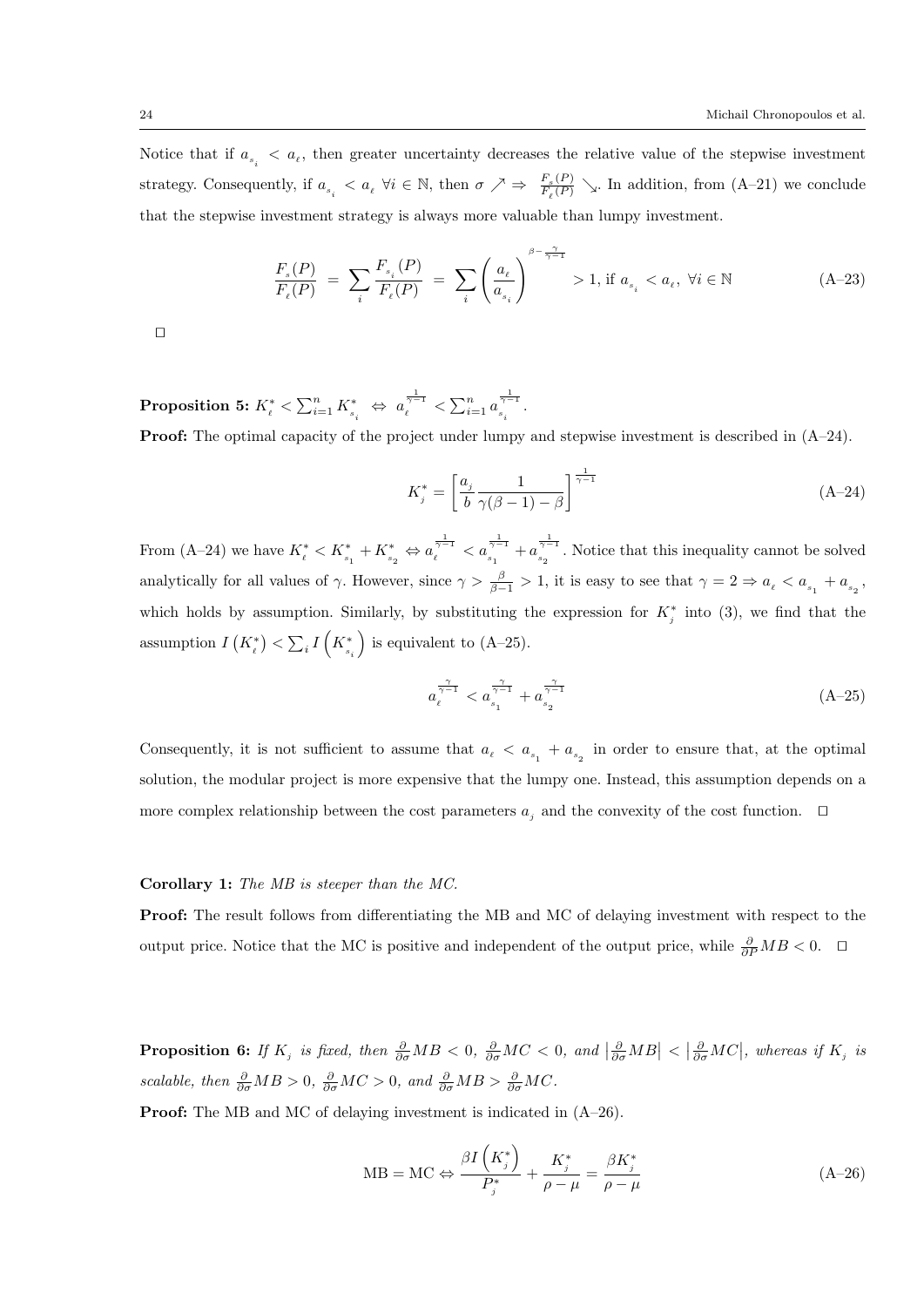Notice that if the capacity of the project is fixed, i.e., i.e.,  $K_j^* \equiv K_j$ , then an increase in  $\sigma$  lowers both the MB and the MC as indicated in (A–27).

$$
\frac{\partial MB}{\partial \sigma} = \frac{I(K_j) \frac{\partial}{\partial \sigma} \beta}{P_j^*} < 0 \text{ and } \frac{\partial MC}{\partial \sigma} = \frac{K_j \frac{\partial}{\partial \sigma} \beta}{\rho - \mu} < 0 \tag{A-27}
$$

However, from (A–13) we know that  $\frac{I(K_j)}{P_j^*} < \frac{K_j}{\rho - \mu}$ , and, therefore, the MC of delaying investment decreases by more than the MB.

$$
\left| \frac{\partial MC}{\partial \sigma} \right| > \left| \frac{\partial MB}{\partial \sigma} \right| \tag{A-28}
$$

By contrast, if the capacity of the project is scalable, then the MB and MC of delaying investment increase with greater price uncertainty. Indeed, for  $P < P_j^*$  we have:

$$
\frac{\partial MB}{\partial \sigma} = \frac{I\left(K_j^*\right) \frac{\partial}{\partial \sigma} \beta + \beta \frac{\partial}{\partial \sigma} I\left(K_j^*\right)}{p_j} + \frac{\frac{\partial}{\partial \sigma} K_j^*}{\rho - \mu} > 0 \tag{A-29}
$$

The second term on the right–hand side of  $(A-29)$  is positive since  $\frac{\partial}{\partial \sigma} K_j^* > 0$ . Notice also that, even though  $\frac{\partial}{\partial \sigma}$ β < 0, β is bounded from below since  $\beta > 1$ . By contrast, since the capacity of the project is not bounded and  $\frac{\partial}{\partial \sigma} I\left(K_i^*\right) > 0$ , the decrease in  $\beta$  is mitigated by the increase in the investment cost. The impact of  $\sigma$ on the MC is indicated in (A–30).

$$
\frac{\partial MC}{\partial \sigma} = \frac{K_j^* \frac{\partial}{\partial \sigma} \beta + \beta \frac{\partial}{\partial \sigma} K_j^*}{\rho - \mu}
$$
\n(A-30)

Notice that the reduction in  $\beta$  makes the impact of  $\sigma$  on  $K_j^*$  less pronounced, and, therefore, the second term on the right–hand side of (A–29) is greater than right–hand side of (A–30). Since the first term on the right–hand side of (A–29) is positive, we have:

$$
\frac{\partial MB}{\partial \sigma} > \frac{\partial MC}{\partial \sigma} \tag{A-31}
$$

Finally, notice that the second term on the left–hand side of (A–26) is constant when the capacity is fixed and increasing when the capacity is scalable. Similarly, the reduction of the first term due to the decrease in  $\beta$  with greater uncertainty is offset by the increase in  $K_j^*$ . Consequently, the impact of  $\sigma$  on the MB of delaying investment is not only reversed when the firm has discretion over capacity but it is also more pronounced.  $\square$ 

#### References

1. Abel AB, Eberly JC (1996) Optimal Investment with Costly Reversibility. The Review of Economic Studies 63(4): 581–593.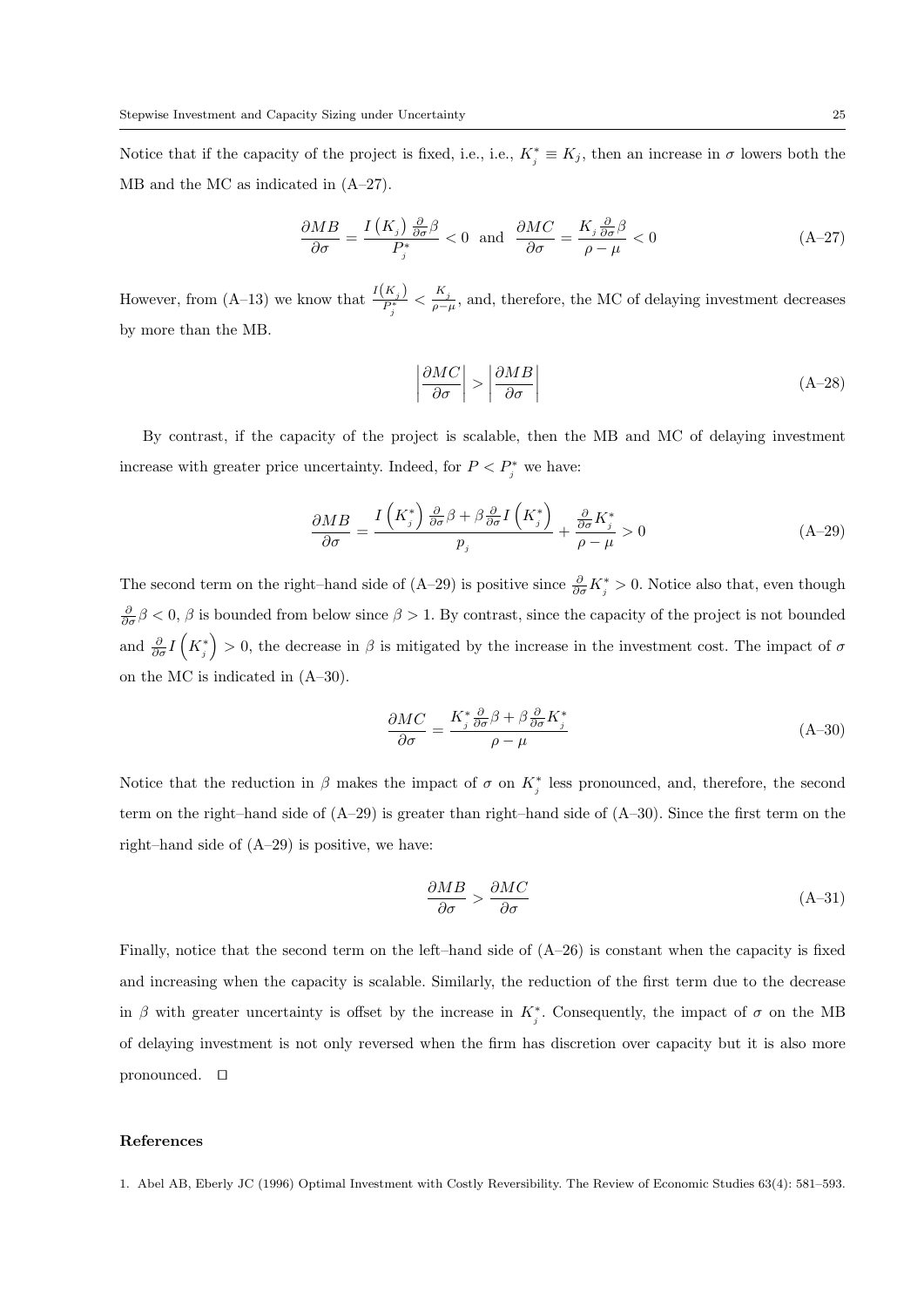- 2. Adkins R, Paxson D (2015) Stepwise Investment Value under Stage Specific Parameters. working paper, Bradford University School of Management, Bradford, UK.
- 3. Alvarez L, Stenbacka R (2004) Optimal Risk Adoption: A Real Options Approach. Economic Theory 23: 123–147.
- 4. Anand KS, Girotra K (2007) The Strategic Perils of Delayed Differentiation. Management Science 53(5): 697–712.
- 5. Arrow K, Fisher AC (1974) Environmental Preservation, Uncertainty, and Irreversibility Quarterly. Journal of Economics 88: 312–319.
- 6. Baldursson F, Karatzas I (1997) Irreversible Investment and Industry Equilibrium. Finance and Stochastics 1: 69–89.
- 7. Baldwin CY, Clark KB (2000) Design Rules: The Power of Modularity. MIT Press, Cambridge, MA.
- 8. Boomsma TK, Meade N, Fleten SE (2012) Renewable Energy Investments under Different Support Schemes: A Real Options Approach. European Journal of Operational Research 220(1): 225–237.
- 9. Bøckman T, Fleten SE, Juliussen E, Langhammer HJ, Revdal I (2008) Investment Timing and Optimal Capacity Choice for Small Hydropower Projects. European Journal of Operational Research 109(1): 255–267.
- 10. Chod J, Rudi N (2005) Resource Flexibility with Responsive Pricing. Operations Research 53 (3): 532–548.
- 11. Chronopoulos M, De Reyck B, Siddiqui AS (2012) The Value of Capacity Sizing Under Risk Aversion and Operational Flexibility. IEEE Transactions on Engineering Management 60(2): 272–288.
- 12. Dangl T (1999) Investment and Capacity Choice under Uncertain Demand. European Journal of Operational Research 117: 415–428.
- 13. Dixit AK, Pindyck RS (1994) Investment under Uncertainty. Princeton University Press, Princeton, NJ, USA.
- 14. Doege J, Schiltknecht P, Lüthi HJ (2006) Risk Management of Power Portfolios and Valuation of Flexibility. OR Spectrum 28(2): 267–287.
- 15. Gahungu J, Smeers Y (2012) A Real Options Model for Electricity Capacity Expansion. Université Catholique de Louvain, CORE, B–1348, Louvain–la–Neuve, Belgium.
- 16. Gamba A, Fusari N (2009) Valuing Modularity as a Real Option. Management Science 55(11): 1877–1896.
- 17. Gollier C, Proult D, Thais F, Walgenwitz G (2005) Choice of Nuclear Power Investments under Price Uncertainty: Valuing Modularity. Energy Economics 27: 667–685.
- 18. Goyal M, Netessine S (2007) Strategic Technology Choice and Capacity Investment under Demand Uncertainty. Management Science 53 (2): 192–207.
- 19. Hagspiel V, Huisman K, Kort P (2014) Production Flexibility and Capacity Investment under Demand Uncertainty. working paper, Tilburg University, Tilburg, The Netherlands.
- 20. He H, Pindyck RS (1992) Investments in Flexible Production Capacity. Journal of Economic Dynamics and Control 16: 575–599.
- 21. Henry C (1974) Investment Decisions under Uncertainty: The Irreversibility Effect. American Economic Review 64: 89–104.
- 22. Huisman KJM, Kort PM (2015) Strategic Capacity Investment under Uncertainty. RAND Journal of Economics 46(2): 376–408.
- 23. Jørgensen S, Kort PM (1993) Optimal Dynamic Investment Policies under Concave–Convex Adjustment Costs. Journal of Economic Dynamics and Control 17: 153–180.
- 24. Kort PM, Murto P, Pawlina G (2010) Uncertainty and Stepwise Investment. European Journal of Operational Research 202(1): 196–203.
- 25. Leahy JV (1993) Investment in Competitive Equilibrium: The Optimality of Myopic behavior. Quarterly Journal of Economics 108(4): 1105–1133.
- 26. Longstaff FA, Schwartz ES (2001) Valuing American Options by Simulation: A Simple Least–Squares Approach. Review of Financial Studies 14(1): 113–147.
- 27. Lund, D (2005), "How to Analyse the Investment-Uncertainty Relationship in Real Option Models," Review of Financial Economics 14: 311–322